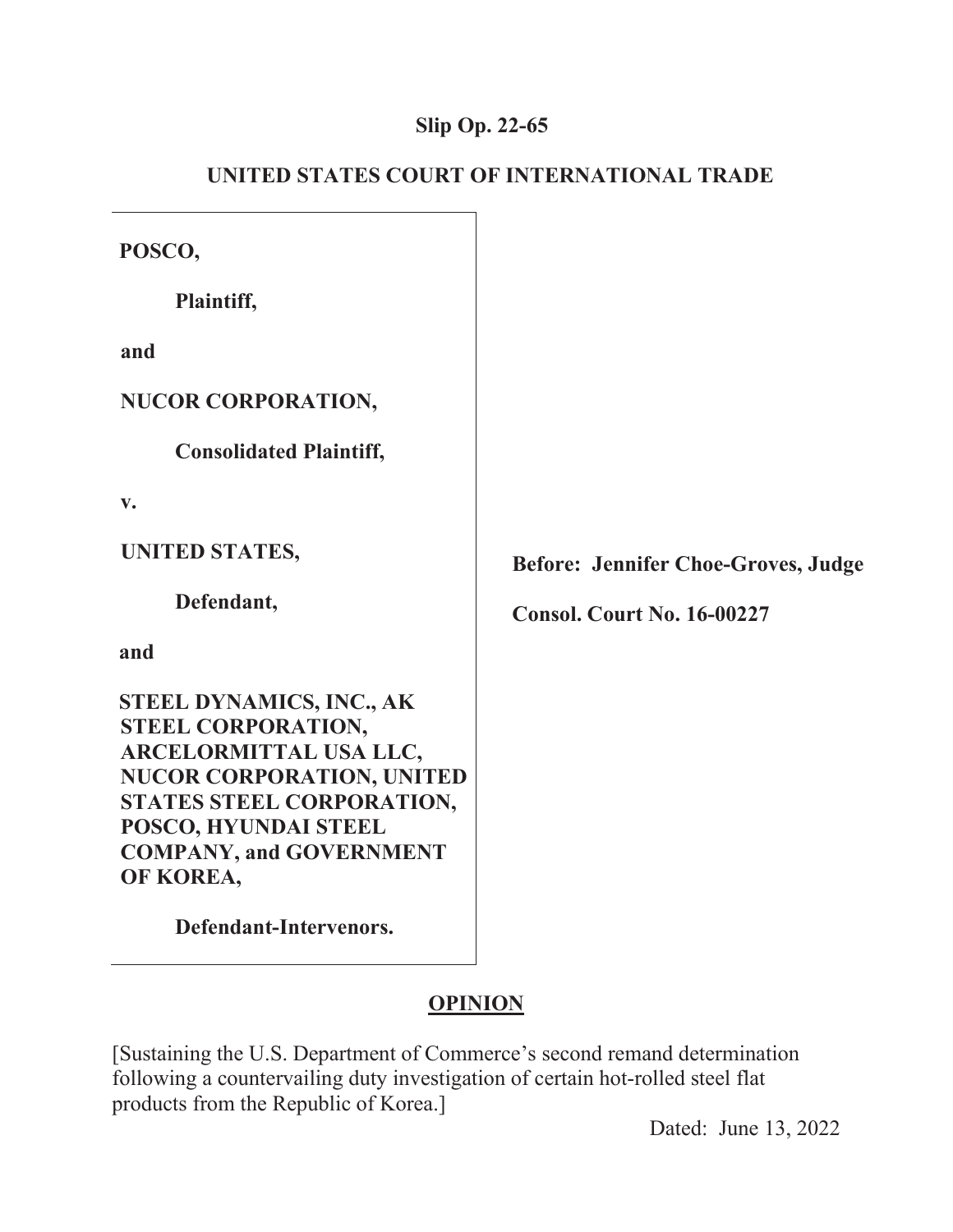Donald B. Cameron, Julie C. Mendoza, R. Will Planert, Brady W. Mills, Mary S. Hodgins, and Eugene Degnan, Morris, Manning & Martin LLP, of Washington, D.C., for Plaintiff and Defendant-Intervenor POSCO and Defendant-Intervenors Hyundai Steel Company and the Government of Korea.

Alan H. Price, Christopher B. Weld, and Adam M. Teslik, Wiley Rein LLP, of Washington, D.C., for Consolidated Plaintiff and Defendant-Intervenor Nucor Corporation.

Patricia M. McCarthy, Assistant Director, Commercial Litigation Branch, Civil Division, U.S. Department of Justice, of Washington, D.C., for Defendant United States. With her on the brief were Brian M. Boynton, Acting Assistant Attorney General, and Jeanne E. Davidson, Director. Of counsel was Hendricks Valenzuela, Attorney, Office of the Chief Counsel for Trade Enforcement & Compliance, U.S. Department of Commerce.

Kathleen W. Cannon and R. Alan Luberda, Kelley Drye & Warren LLP, of Washington, D.C., for Defendant-Intervenor ArcelorMittal USA LLC.

Stephen A. Jones and Daniel L. Schneiderman, King & Spalding LLP, of Washington, D.C., for Defendant-Intervenor AK Steel Corporation.

Thomas M. Beline and Sarah E. Shulman, Cassidy Levy Kent (USA) LLP, of Washington, D.C., for Defendant-Intervenor United States Steel Corporation.

Choe-Groves, Judge: Plaintiff POSCO ("POSCO") and Consolidated

Plaintiff Nucor Corporation ("Nucor") initiated this action contesting various

aspects of the final determination in a countervailing duty investigation, in which

the U.S. Department of Commerce ("Commerce") determined that countervailable

subsidies are being provided to producers and exporters of certain hot-rolled steel

flat products from the Republic of Korea ("Korea"). See Countervailing Duty

Investigation of Certain Hot-Rolled Steel Flat Products from the Republic of

Korea, 81 Fed. Reg. 53,439 (Dep't of Commerce Aug. 12, 2016) (final affirmative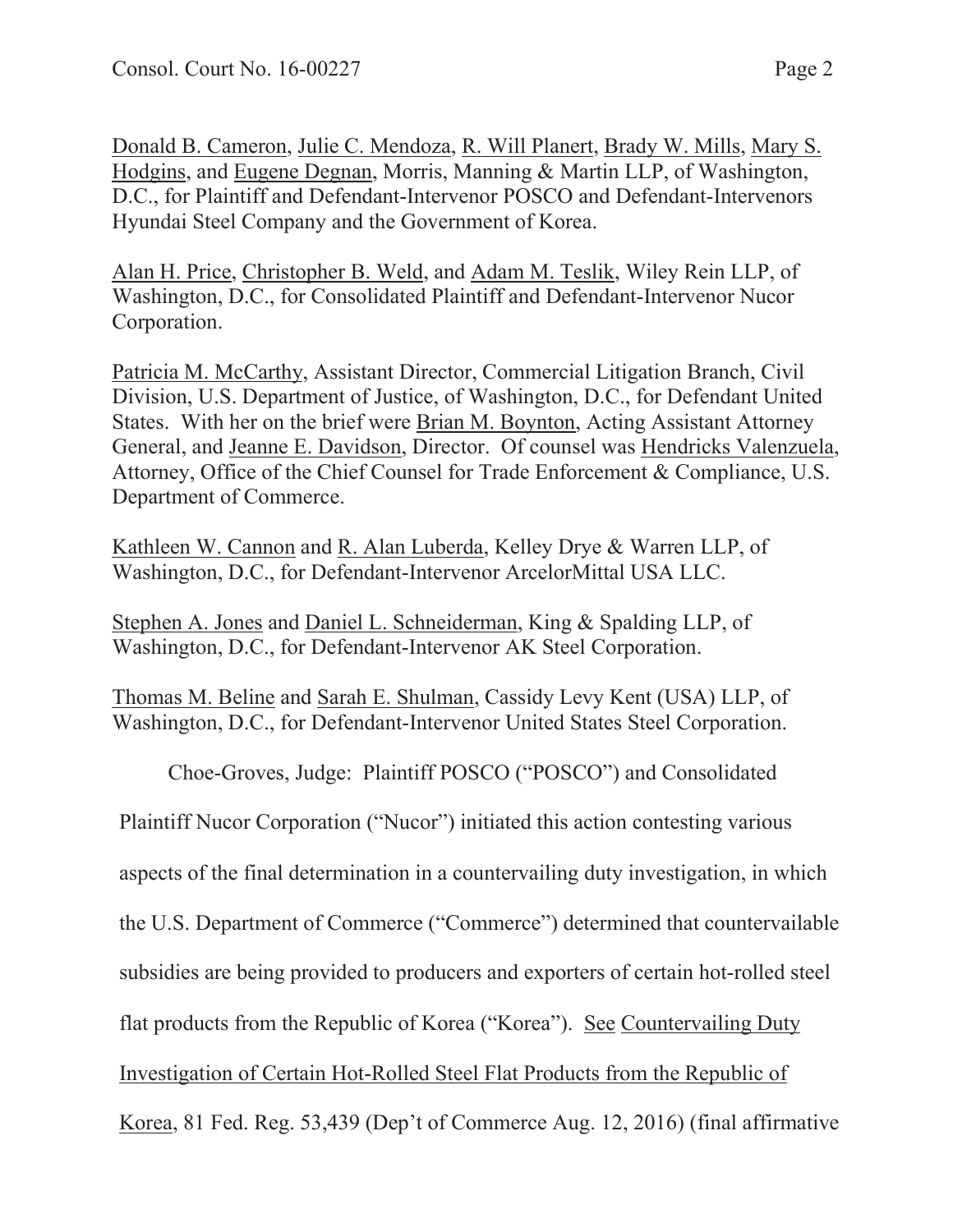determination), as amended, Certain Hot-Rolled Steel Flat Products from Brazil and the Republic of Korea, 81 Fed. Reg. 67,960 (Dep't of Commerce Oct. 3, 2016) (am. final affirmative countervailing duty determination and countervailing duty order); see also Issues and Decision Mem. for the Final Determination in the Countervailing Duty Investigation of Certain Hot-Rolled Steel Flat Products from the Republic of Korea (Aug. 4, 2016) ("Final IDM"), PR 444. Before the Court are the Final Results of Redetermination Pursuant to Court Remand, ECF No. 125-1 ("Second Remand Determination"), which the Court ordered following the U.S. Court of Appeals for the Federal Circuit's opinion in a related appeal,

POSCO v. United States ("CAFC POSCO"), 977 F.3d 1369 (Fed. Cir. 2020), and the order in the appeal of this case vacating this Court's decision and remanding, Order (Mar. 4, 2021) ("CAFC Remand Order"), ECF No. 123. Only Nucor and Defendant United States ("Defendant") filed comments to the Second Remand Determination. Nucor Corporation's Comments Opp'n Final Results Redetermination Pursuant Court Remand ("Nucor's Cmts."), ECF Nos. 127, 128; Def.'s Resp. Comments Second Remand Redetermination ("Def.'s Resp."), ECF No. 130. For the reasons discussed below, the Court sustains the Second Remand Determination.

#### **BACKGROUND**

The Court presumes familiarity with the facts and procedural history of this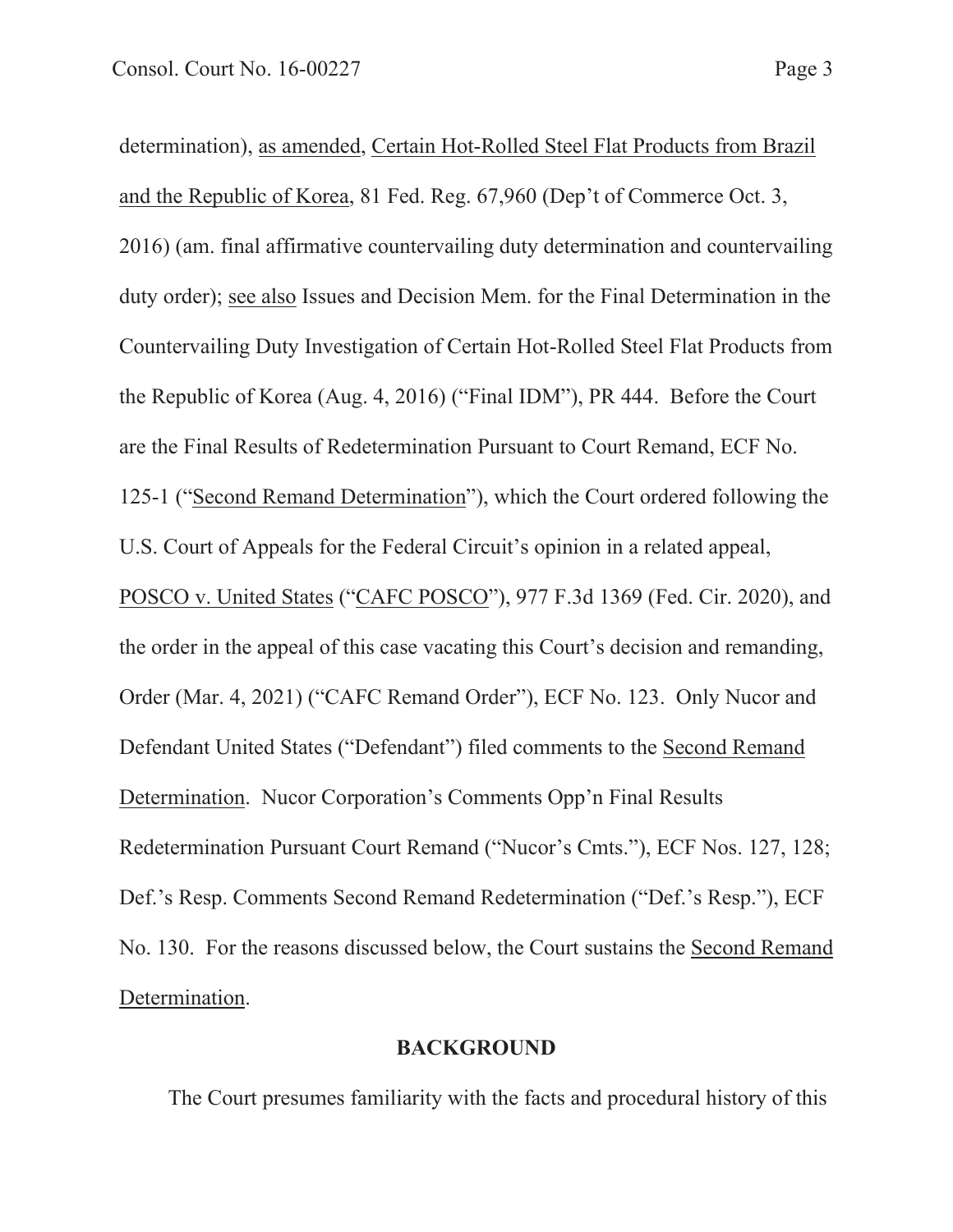case and recounts the facts relevant to the Court's review of the Second Remand Determination. See POSCO v. United States, 42 CIT , 337 F. Supp. 3d 1265, 1270–72 (2018); POSCO v. United States, 43 CIT \_\_, \_\_, 378 F. Supp. 3d 1348, 1351–52 (2019).

Nucor, AK Steel Corporation, ArcelorMittal USA LLC, Steel Dynamics Inc., and United States Steel Corporation filed a petition ("Petition") with Commerce concerning imports of hot-rolled steel flat products from Korea. See Decision Mem. for the Prelim. Negative Determination: Countervailing Duty Investigation of Certain Hot-Rolled Steel Flat Products from the Republic of Korea (Jan. 8, 2015) ("Prelim. IDM") at 1, PR 298. Commerce initiated a countervailing duty investigation into certain hot-rolled steel flat products from Korea, with a period of investigation covering calendar year 2014. See id. at 1, 3; see also Certain Hot-Rolled Steel Flat Products from Brazil, the Republic of Korea, and Turkey, 80 Fed. Reg. 54,267 (Dep't of Commerce Sept. 9, 2015) (initiation of countervailing duty investigations). The investigation named POSCO and Hyundai Steel Co., Ltd. ("Hyundai Steel") as the two mandatory respondents. See Prelim. IDM at 2. Commerce issued an initial questionnaire to the Government of Korea, seeking information about how electricity prices in Korea are set and how the Korean Electric Power Corporation's ("KEPCO") costs are reflected in its electricity rates. See Investigation of Certain Hot-Rolled Steel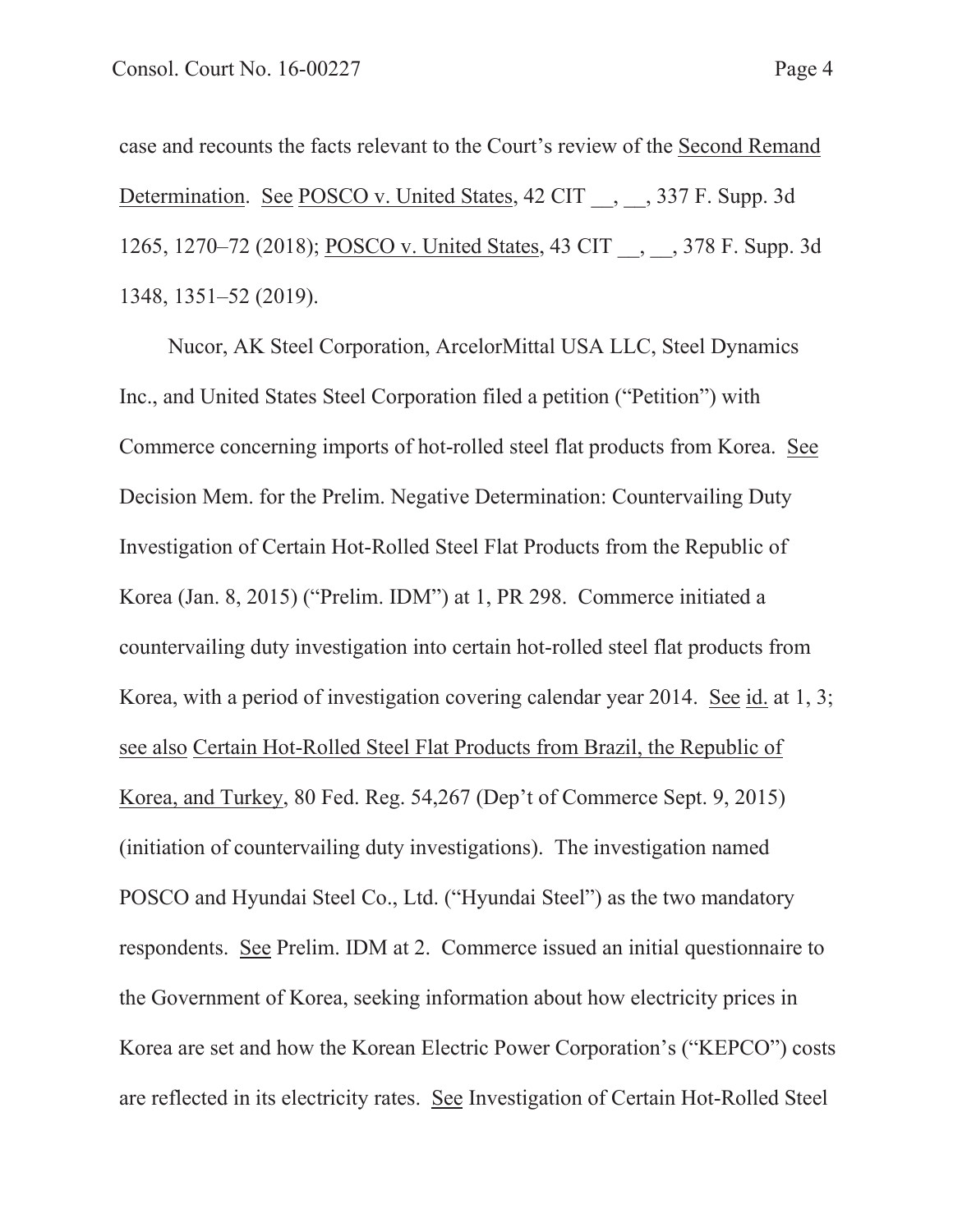Flat Products from the Republic of Korea: Countervailing Duty Questionnaire (Sept. 24, 2015) ("Govt. of Korea Initial Questionnaire"), PR 46–47. The Government of Korea responded. Countervailing Duty Investigation: Certain Hot-Rolled Steel Flat Products (Hot-Rolled Steel) from the Republic of Korea: Resp. (Nov. 4, 2015) ("Govt. of Korea's Initial Questionnaire Response"), PR 112–172, 175–201. Commerce conducted verifications of the questionnaire responses submitted by the Government of Korea, POSCO, and Hyundai Steel. See Final IDM at 2. In the Final Determination, Commerce determined that the Government of Korea's provision of electricity did not benefit POSCO or Hyundai Steel, was not for less than adequate remuneration, and was not countervailable. See id. at 25, 44–50.

In a related appeal, the U.S. Court of Appeals for the Federal Circuit vacated and remanded "[b]ecause Commerce improperly based its benefit-conferred analysis on a 'preferential price' standard" contrary to the law and Commerce's failure to investigate the Korean Power Exchange (the "KPX") and include "[the] KPX's generation costs in its analysis render[ed] its final determination unsupported by substantial evidence." CAFC POSCO, 977 F.3d at 1378 (discussing Countervailing Duty Investigation of Certain Cold-Rolled Steel Flat Products from the Republic of Korea, 81 Fed. Reg. 49,943 (Dep't of Commerce July 29, 2016) (final affirmative determination), as amended, Certain Cold-Rolled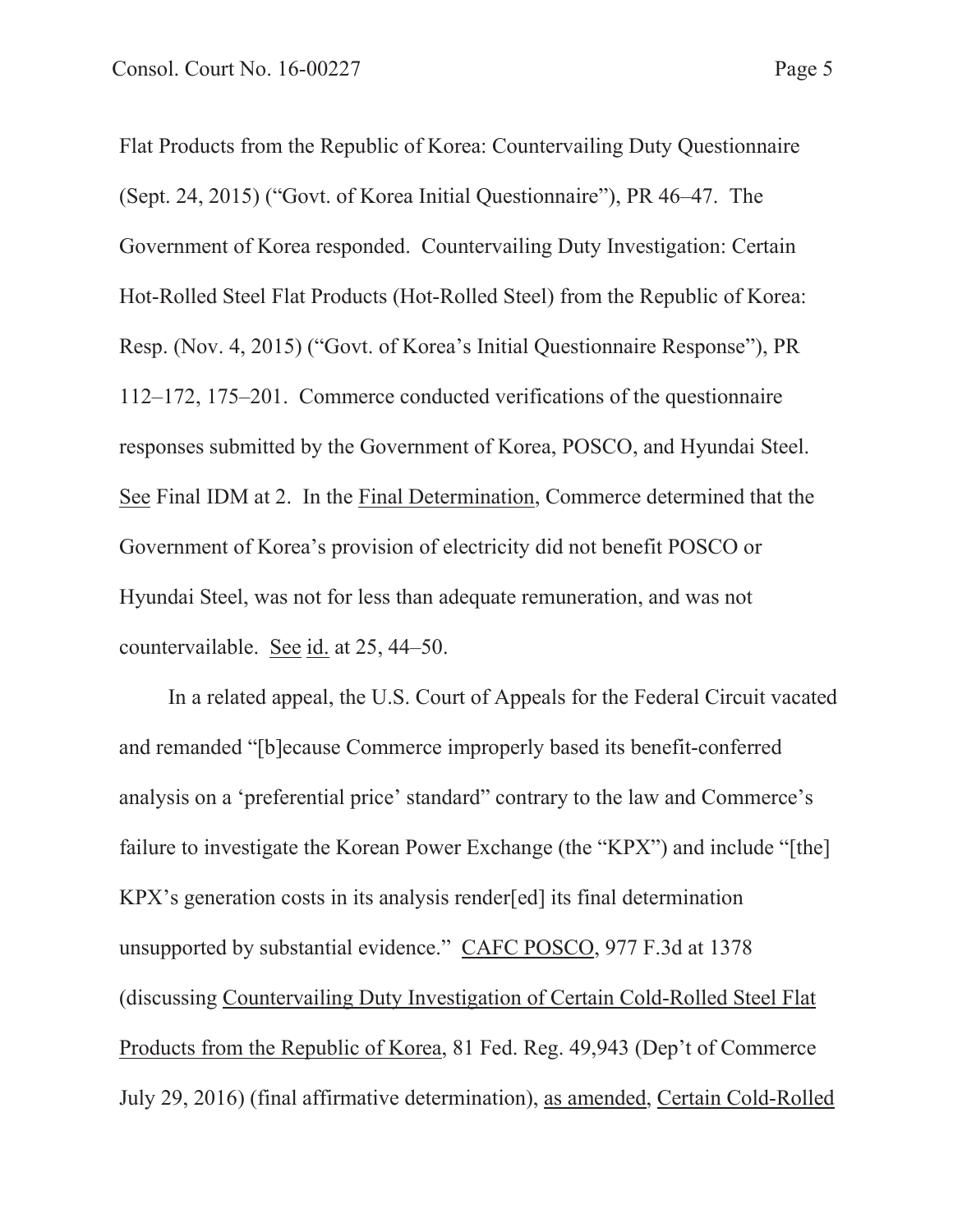Steel Flat Products from Brazil, India, and the Republic of Korea ("CAFC POSCO Final Determination"), 81 Fed. Reg. 64,436 (Dep't of Commerce Sept. 20, 2016) (am. final affirmative countervailing duty determination and countervailing duty order). In the appeal of this case, the U.S. Court of Appeals for the Federal Circuit vacated and remanded consistent with its decision in CAFC POSCO. CAFC Remand Order at 2. This Court remanded to Commerce for further proceedings. Order (Mar. 8, 2021), ECF No. 124.

#### **JURISDICTION AND STANDARD OF REVIEW**

The Court has jurisdiction pursuant to Section  $516A(a)(2)(B)(i)$  of the Tariff Act of 1930, as amended, 19 U.S.C. § 1516a(a)(2)(B)(i), and 28 U.S.C. § 1581(c). The Court will hold unlawful any determination found to be unsupported by substantial evidence on the record or otherwise not in accordance with the law. 19 U.S.C. § 1516a(b)(1)(B)(i). The Court also reviews determinations made on remand for compliance with the Court's remand order. Ad Hoc Shrimp Trade Action Comm. v. United States, 38 CIT , , 992 F. Supp. 2d 1285, 1290 (2014), aff'd, 802 F.3d 1339 (Fed. Cir. 2015).

#### **DISCUSSION**

The U.S. Court of Appeals for the Federal Circuit remanded two issues: (1) reliance on a preferential-rate standard as contrary to the law and (2) failure to address the KPX's impact on the Korean electricity market as rendering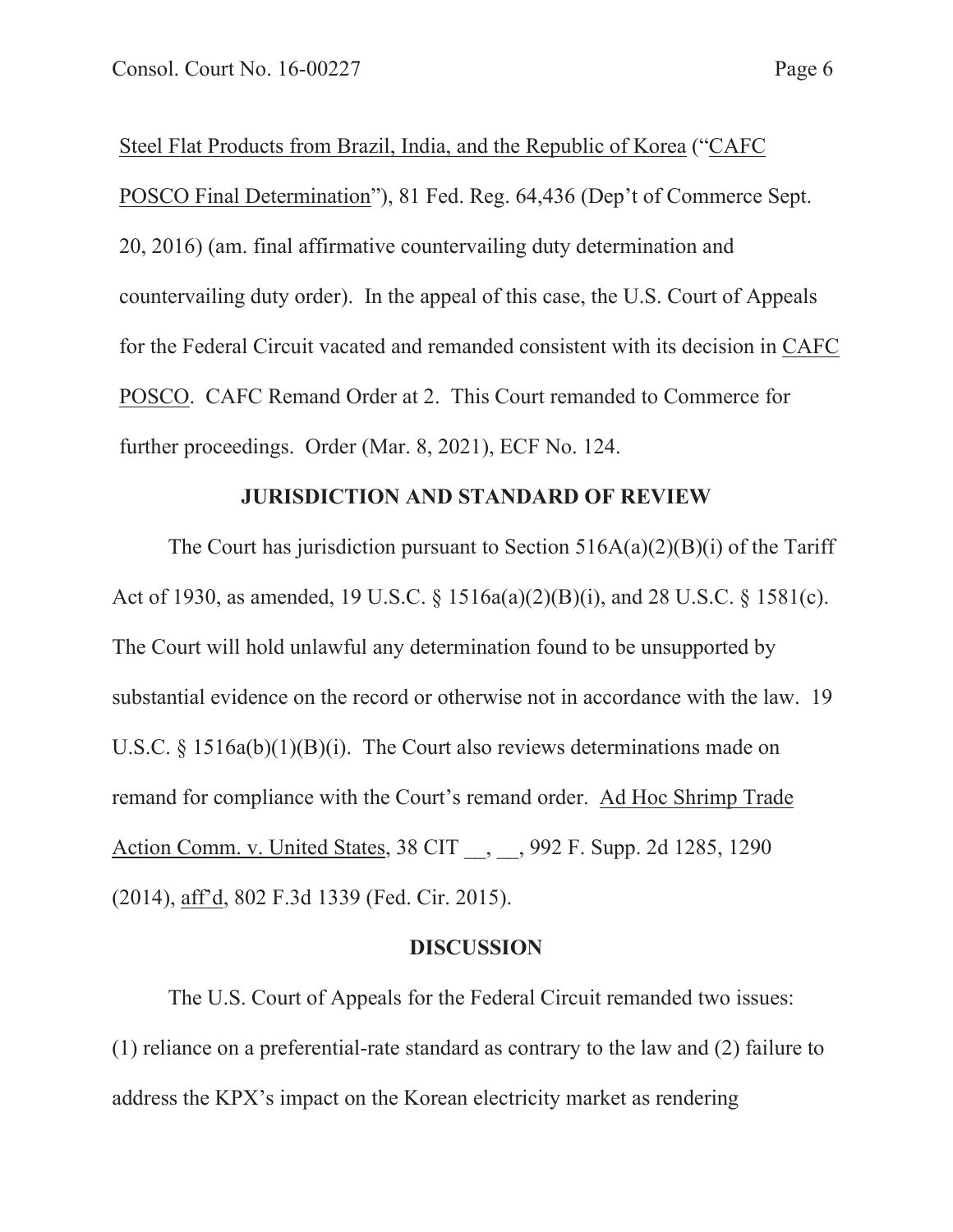Commerce's cost-recovery analysis unsupported by substantial evidence. CAFC Remand Order; see also CAFC POSCO, 977 F.3d at 1376, 1378.

Section 1677(5) defines a countervailable subsidy as a financial contribution provided by an authority (a foreign government or public entity) to a specific industry when a recipient within the industry receives a benefit as a result of that contribution. See 19 U.S.C. § 1677(5); see also Fine Furniture (Shanghai) Ltd. v. United States, 748 F.3d 1365, 1369 (Fed. Cir. 2014). Before the statute was revised by the Uruguay Round Agreements Act ("URAA"), Pub. L. No. 103-465, § 101, 108 Stat. 4809, 4814 (codified as 19 U.S.C. § 3511 (1994)), Commerce applied the preferentiality standard, under which Commerce determined that a benefit was conferred if goods or services were provided "at preferential rates." See CAFC POSCO, 977 F.3d at 1371 (citing 19 U.S.C. § 1677(5)(A)(ii)(II) (1988)). The URAA "*replaced*" the preferentiality standard with the less-thanadequate-remuneration standard. Id. at 1376 (citing URAA, Statement of Administrative Action, H.R. Doc. No. 103-316, vol. 1, at 927 (1994), reprinted in 1994 U.S.C.C.A.N. 4040, 4209). Under the current law, "a benefit shall normally be treated as conferred . . . if [] goods or services are provided for less than adequate remuneration." 19 U.S.C. § 1677(5)(E), (E)(iv); see CAFC POSCO, 977 F.3d at 1371. "For purposes of clause (iv), adequacy of remuneration [is] determined in relation to prevailing market conditions for the good or service being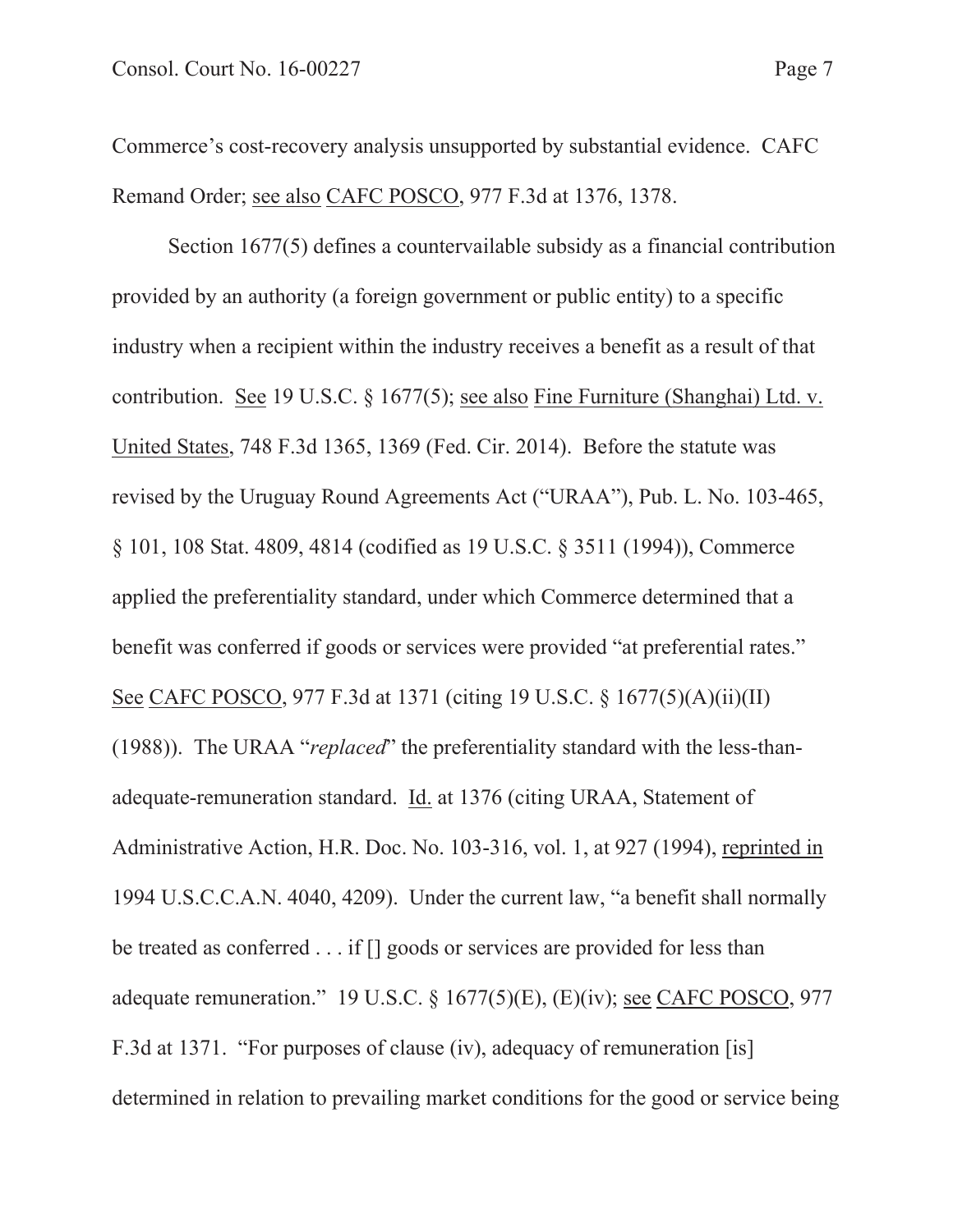provided . . . in the country which is subject to the investigation or review. Prevailing market conditions include price, quality, availability, marketability, transportation, and other conditions of purchase or sale." 19 U.S.C.  $\S$  1677(5)(E).

Commerce codified its three-tiered, hierarchical approach for determining the adequacy of remuneration of an investigated good or service. See 19 C.F.R. § 351.511. The relevant tier in this case, the third tier, provides that when no world market price is available, "[Commerce] will normally measure the adequacy of remuneration by assessing whether the government price is consistent with market principles." Id. at  $\S 351.511(a)(2)(iii)$ . Commerce makes this determination based on "information from the foreign government about how it sets its price." Fine Furniture, 748 F.3d at 1370. "[I]f Commerce determines that government pricing is not consistent with market principles, then 'a benefit shall normally be treated as conferred.'" CAFC POSCO, 977 F.3d at 1372 (quoting 19 U.S.C.  $§ 1677(5)(E)(iv)$ .

#### **I. Adequate Remuneration**

The U.S. Court of Appeals for the Federal Circuit held in CAFC POSCO that Commerce's application of the pre-URAA preferential-rate standard was contrary to the law. 977 F.3d at 1376. The CAFC POSCO court concluded that "Commerce's analysis [] turned on whether respondents were given preferential treatment" based on the following in Commerce's issues and decision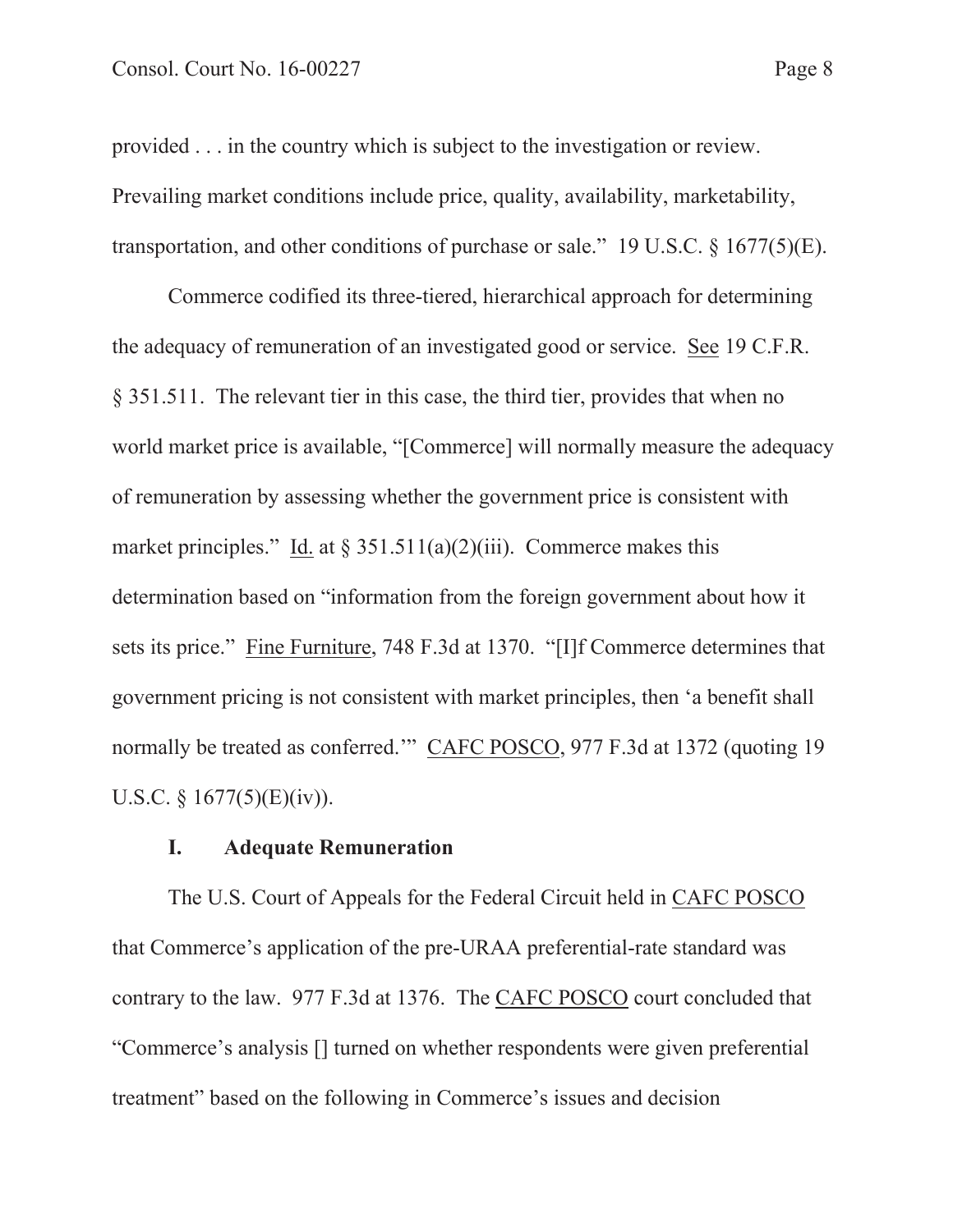memorandum in that case: "If the rate charged is consistent with the standard pricing mechanism and the company under investigation is, in all other respects, essentially treated no differently than other companies and industries which purchase comparable amounts of electricity, then there is no benefit." Id. at 1374 (quoting Issues and Decision Mem. for the Final Determination in the Countervailing Duty Investigation of Certain Cold-Rolled Steel Flat Products from the Republic of Korea, C-580-882 (July 20, 2016) ("CAFC POSCO Final IDM") at 46. The court explained that "Commerce cannot rely on price discrimination to the exclusion of a thorough evaluation of fair-market principles to determine whether a recipient is receiving an unlawful benefit." Id. at 1376 (citing Nucor Corp. v. United States, 927 F.3d 1243, 1251 (Fed. Cir. 2019)).

 Commerce used the same standard in the Final Determination in this case as in the final determination reviewed in CAFC POSCO. Compare Final IDM at 44– 49, 45 ("If the rate charged is consistent with the standard pricing mechanism and the company under investigation is, in all other respects, essentially treated no differently than other companies and industries which purchase comparable amounts of electricity, then there is no benefit."), with CAFC POSCO Final IDM at 45–50.

 In the Second Remand Determination, Commerce defended its standard from the Final Determination.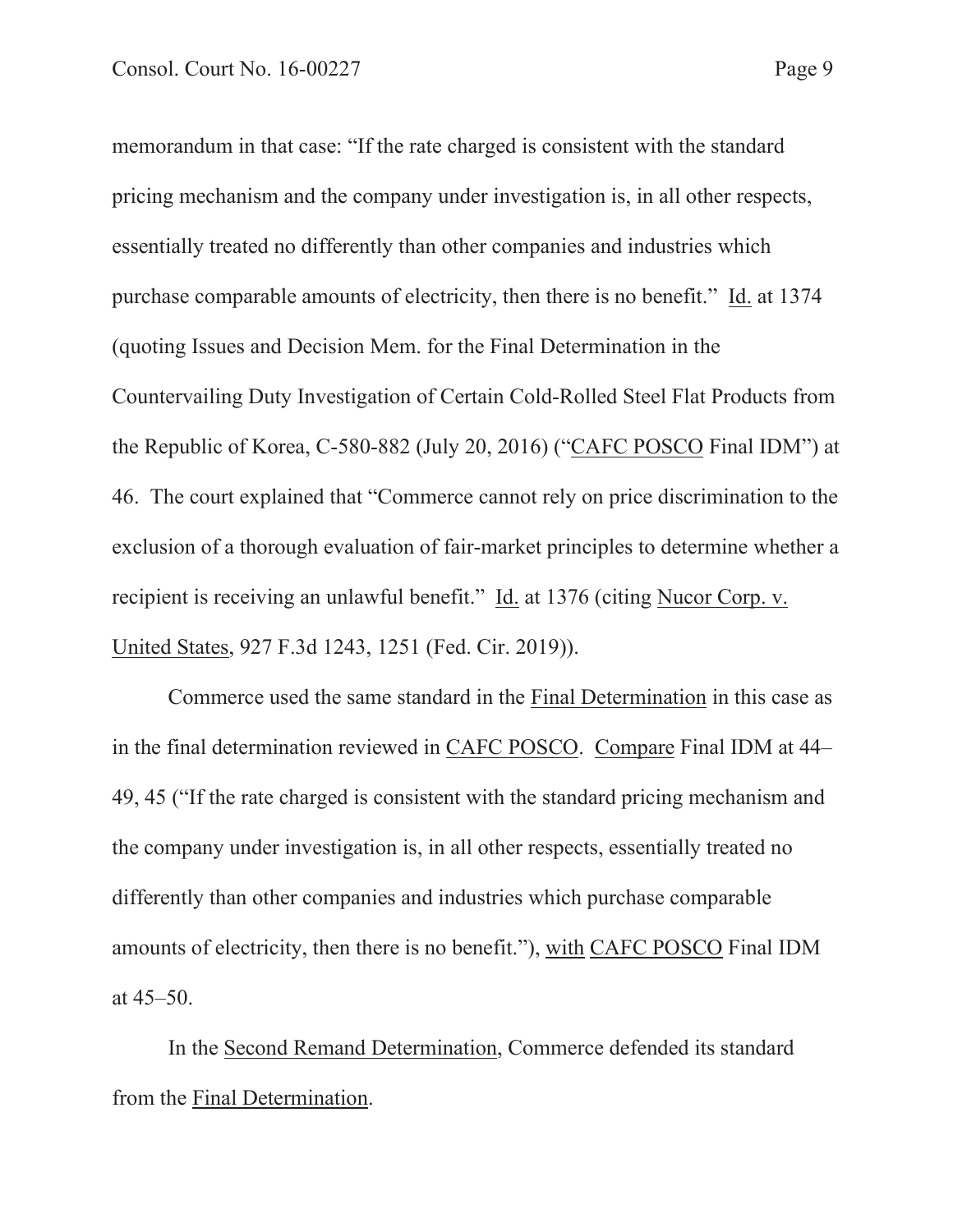Even after determining that the industrial tariffs charged by KEPCO are set at rates that cover cost and provide a rate of return, a rate could nevertheless represent [less than fair value] if a respondent company consumed electricity with a contract demand of between 4kW and 300kW and at a voltage of 220V–380V but was charged the lower tariff applicable to industrial companies that had a contract demand of over 300kW and consumed electricity at a voltage of 345,000V or higher. This is the meaning of the phrase in the *Final Determination*, "essentially treated no differently than other companies which purchase comparable amounts of electricity."

### Second Remand Determination at 16–17.

[T]he statement in the *Final Determination* referenced by both Nucor and the CAFC indicates that when the rate charged is consistent with the standard pricing mechanism (in this case, the electricity tariffs charged to the respondent covers cost plus a return) and the respondent is treated no differently than other companies that purchase comparable amounts of electricity (in this case, the rate charged to the respondent is from the correct tariff classification based on its contract demand for electricity and voltage for that electricity consumption, as this is a market condition for the provision of electricity in Korea), there is no benefit . . . .

Id. at 31. Because the Court of Appeals held unlawful Commerce's standard in the

Final Determination, CAFC POSCO, 977 F.3d at 1376, the Court does not

consider Commerce's argument as properly before the Court in the instant case.

The Court focuses instead on Commerce's analysis as re-articulated on

second remand:

[I]f the tariff charged to the respondent does not cover "cost of production" plus "a profitable return on the investment" . . . , then the respondent has received a countervailable benefit under section  $[1677(5)(E)]$  of the Act. Moreover, even in the event that the tariff charged to the respondent covers "costs of production" plus "a profitable return on the investment," there is still a countervailable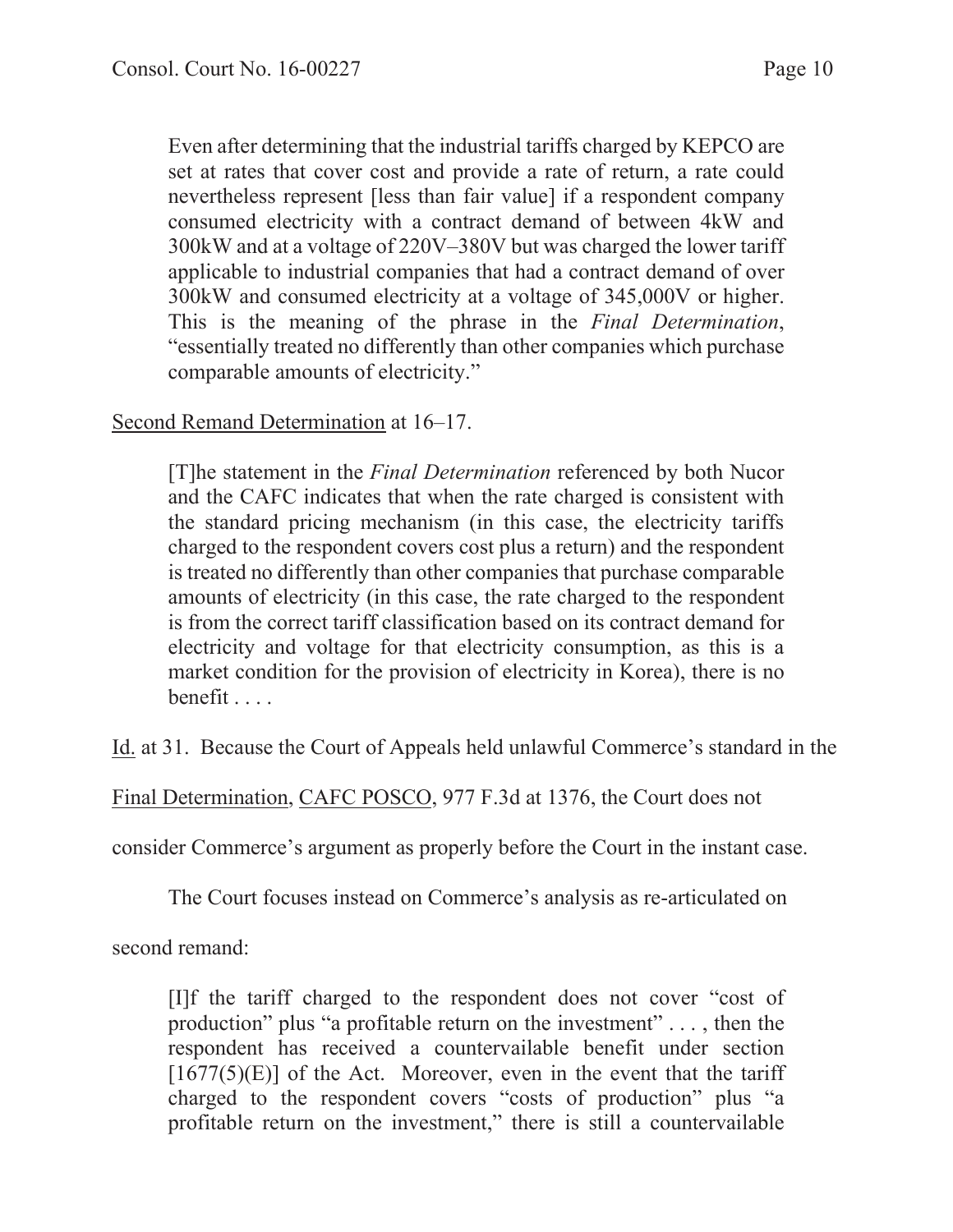benefit conferred under the statute if KEPCO charges the respondent less than what it should be charged under its designated tariff classification.

Second Remand Determination at 31; see also id. at 15–16; Def.'s Resp. at 5–8. Nucor agrees that Commerce's re-stated methodology, "[a] government price that covers the cost of production and supply, plus an appropriate amount for profit, and that is not otherwise less than the respondent should be charged," is consistent with the statutory adequate-remuneration standard and CAFC POSCO. Nucor's Cmts. at 4–5 (quoting Second Remand Determination at 31).

 Adequate remuneration is tied to fair value, Nucor, 927 F.3d at 1252–53, as are "market principles of cost or pricing structures," id. at 1253 (emphasis omitted) (quoting 19 U.S.C. § 1677(18) (defining nonmarket economy country)). The Court of Appeals has upheld an adequate-remuneration determination based on "familiar standards of cost recovery." Nucor, 927 F.3d at 1254. Commerce's methodology of determining whether KEPCO's tariff schedule covers costs and whether the respondents were charged the appropriate rate according to the tariff schedule is a reasonable measure of the adequacy of remuneration under the regulatory third tier in assessing whether the rate that KEPCO charged the respondents is consistent with market principles, see 19 C.F.R. § 351.511(a)(2)(iii), because it is based on cost recovery, see Nucor, 927 F.3d at 1254. As in Nucor, no argument was raised about any conceptual difference between market value and cost recovery. See id.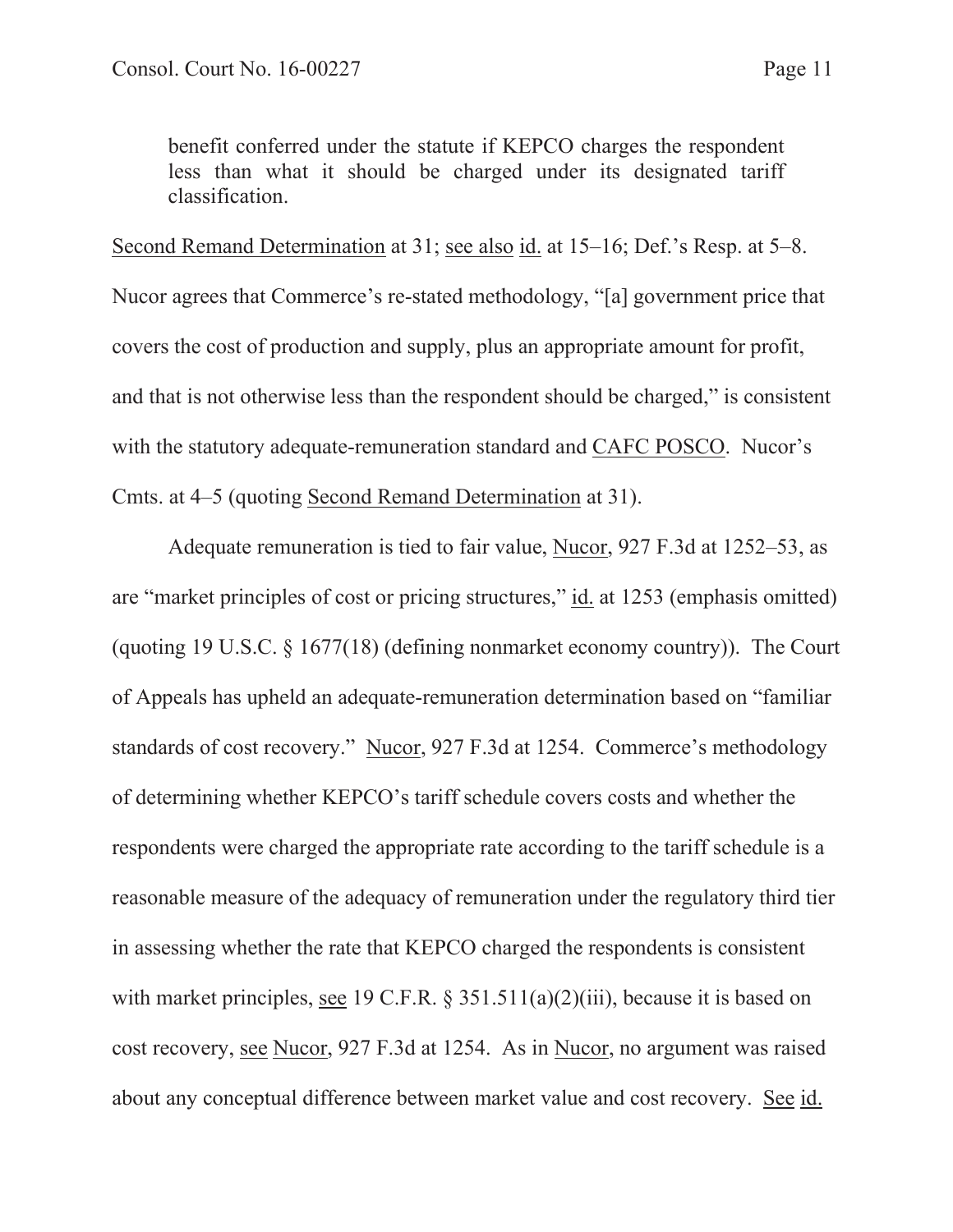at 1255.

 The Second Remand Determination standard is also consistent with CAFC POSCO. The CAFC POSCO court faulted Commerce for relying on price discrimination, namely "that [a] producer is being discriminatorily favored compared to others in the exporting country." CAFC POSCO, 977 F.3d at 1376 (quoting Nucor, 927 F.3d at 1251). Excluding its defense of the Final Determination standard, which is not before the Court, Commerce re-articulated its standard without the language "treated no differently than other companies," which the CAFC POSCO court held was an unlawful preferential-rate standard. See id. at 1374–76. The Court notes Commerce's assertion that "in assessing the price charged for electricity by KEPCO to the respondents, [it] did not compare the price charged to other customers in Korea." Second Remand Determination at 14; see also Def.'s Resp. at 8. Commerce removed the offending preferential-rate language and did not conduct a price-discrimination analysis.

 The Court concludes that Commerce's re-articulated standard is in accordance with the law.

#### **II. Cost Recovery**

 The U.S. Court of Appeals for the Federal Circuit concluded in CAFC POSCO that "Commerce's determination that [the] KPX was not relevant to its analysis leaves unresolved whether a benefit was conferred by way of the price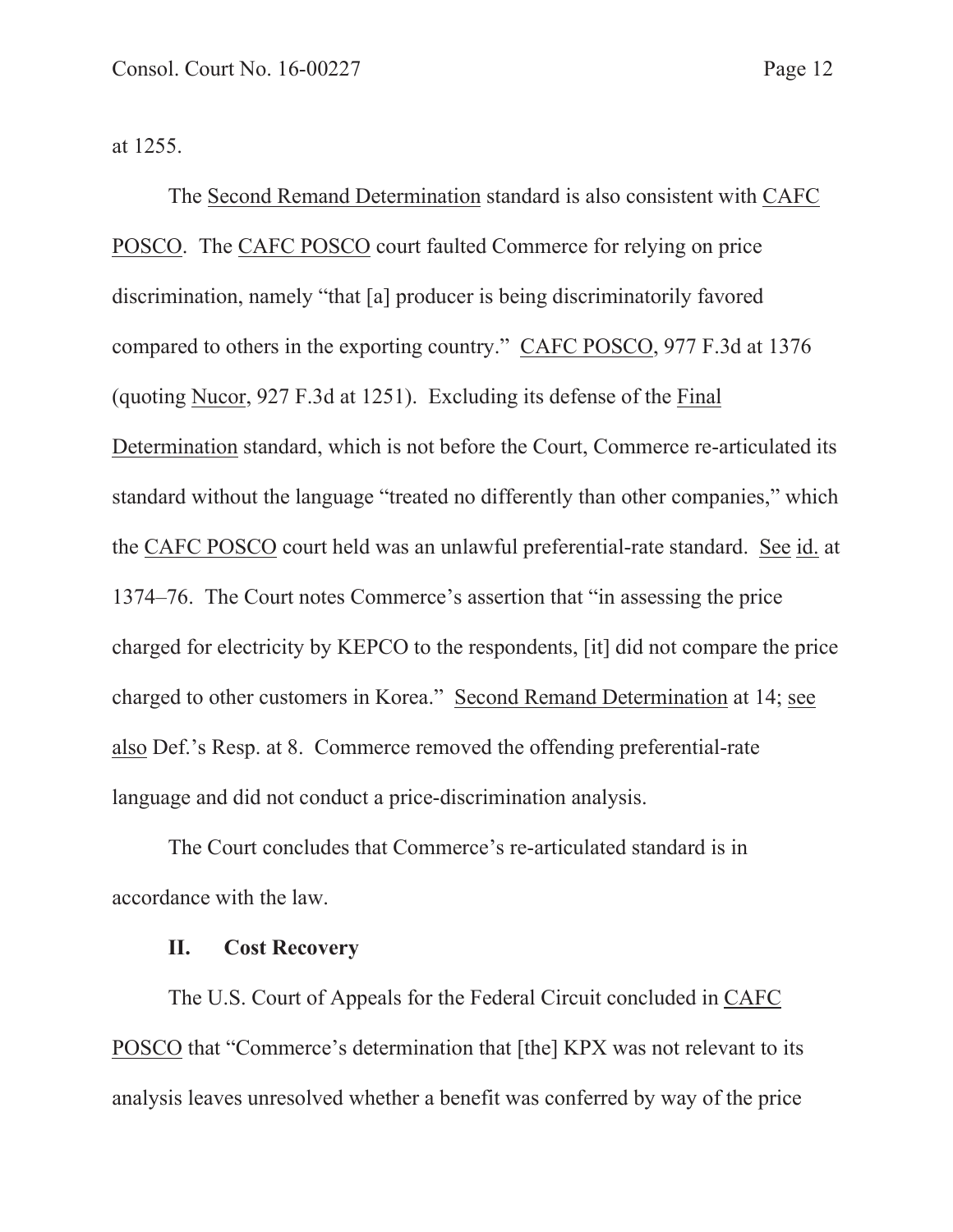charged by [the] KPX to KEPCO." CAFC POSCO, 977 F.3d at 1377 (citations omitted). The CAFC POSCO court held that Commerce failed to discharge its "affirmative duty to investigate any appearance of subsidies related to the investigation that are discovered during an investigation," id. at 1378 (citing 19 U.S.C. § 1677d and Allegheny Ludlum Corp. v. United States, 24 CIT 452, 112 F. Supp. 2d 1141 (2000)), by not considering the KPX in its cost-recovery analysis when the "KPX is an authority" and the record showed that all electricity generated in Korea must be sold to KEPCO by the KPX; KEPCO and its six subsidies wholly own the KPX; and KEPCO sets its prices based on the cost of purchasing electricity from the KPX, which accounts for up to 90% of KEPCO's total costs, id. at 1377–78 (citing Nucor, 927 F.3d at 1259 (Reyna, J., dissenting)). In the CAFC POSCO court's words, "[t]hat [the] KPX's pricing constitutes a significant portion of KEPCO's total cost makes it implausible that Commerce adequately investigated Korea's prevailing market condition for electricity without a thorough understanding of the costs associated with generating and acquiring that electricity." Id. at 1377. The CAFC POSCO court held that "Commerce's failure to investigate and include [the] KPX's generation costs in its analysis renders its final determination unsupported by substantial evidence." Id. at 1378.

As in the CAFC POSCO Final Determination, Commerce excluded the KPX's costs from its analysis in reaching the Final Determination in this case,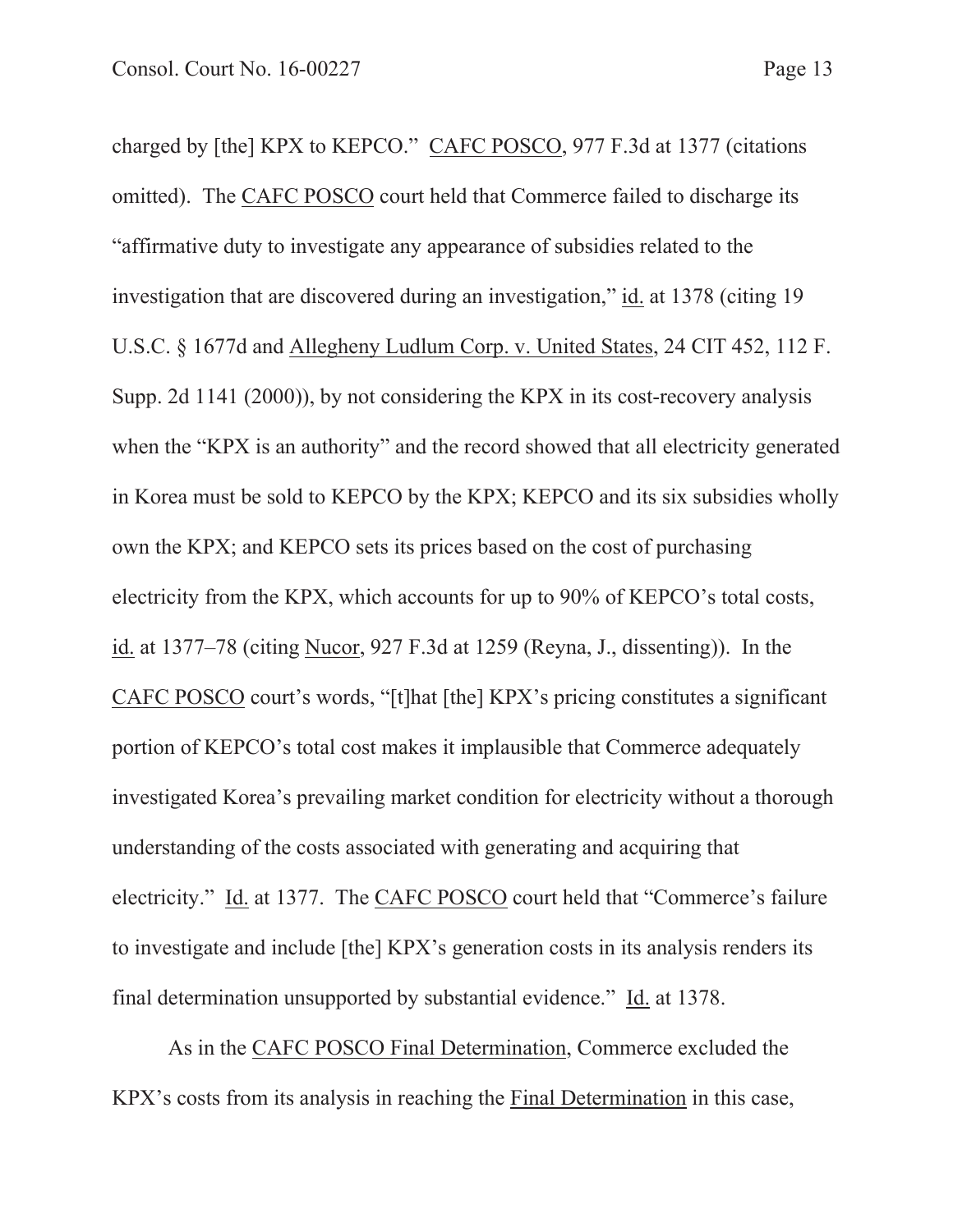## explaining:

[W]ith respect to the costs of the generators, including the nuclear generators, the Department did not request these costs because the costs of electricity to KEPCO are determined by the KPX. Electricity generators sell electricity to the KPX, and KEPCO purchases the electricity it distributes to its customers through the KPX. Thus, the costs for electricity are based upon the purchase price of electricity from the KPX, and this is the cost that is relevant for KEPCO's industrial tariff schedule.

Final IDM at 49.

The statute provides in relevant part:

If, in the course of a proceeding under this subtitle, [Commerce] discovers a practice which appears to be a countervailable subsidy, but was not included in the matters alleged in a countervailing duty petition, . . . then [Commerce]

 (1) shall include the practice, subsidy, or subsidy program in the proceeding if the practice, subsidy, or subsidy program appears to be a countervailable subsidy with respect to the merchandise which is the subject of the proceeding ....

19 U.S.C. § 1677d; see also 19 C.F.R. § 351.311.

In addition to the statute, the CAFC POSCO court cited Allegheny Ludlum

Corp. v. United States ("Allegheny I"), 24 CIT 452, 112 F. Supp. 2d 1141 (2000),

for the proposition that "Commerce has an affirmative duty to investigate any

appearance of subsidies related to the investigation that are discovered during an

investigation." 977 F.3d at 1378 (citing Allegheny I, 24 CIT at 461, 112 F. Supp.

2d at 1150). On remand in that case, the court in Allegheny Ludlum Corp. v.

United States ("Allegheny II"), 25 CIT 816 (2001), upheld Commerce's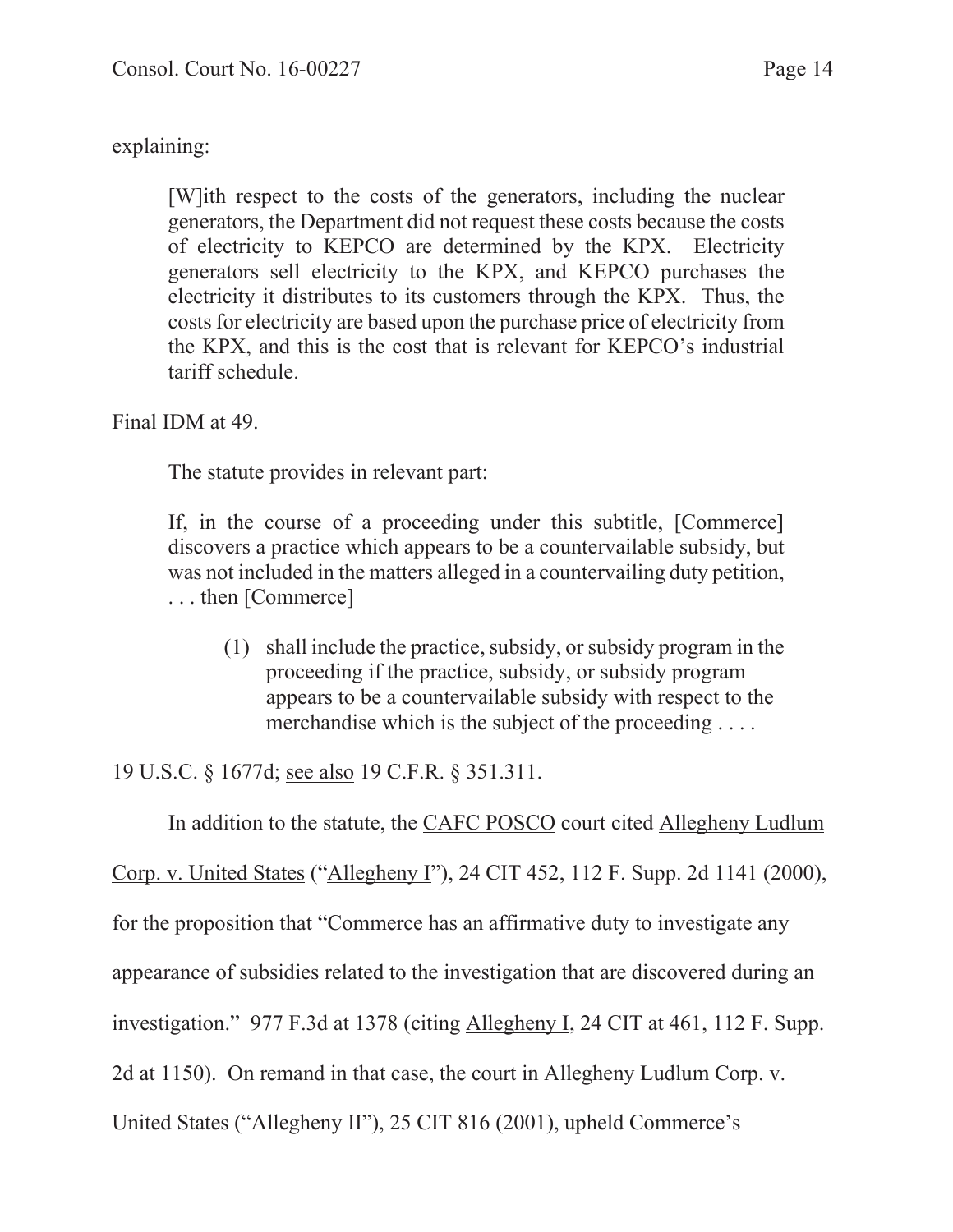determination that "while a financial contribution occurred, that contribution did not appear to be a countervailable subsidy when the record evidence was analyzed, revealing the absence of a benefit." 25 CIT at 825. The court explained that "the plain language of the statute . . . only require[s] Commerce to investigate where there is a practice that 'appears to be' or 'appears to provide' a countervailable subsidy." Id. at 821. The statute requires Commerce to "review the record, weighing and analyzing both negative evidence and positive evidence, to determine whether the business practice appears to be a countervailable subsidy," but "does not force Commerce to fully investigate any subsidy." Jiangsu Zhongji Lamination Materials Co. v. United States, 43 CIT , 405 F. Supp. 3d 1317, 1342 (2019) (internal quotation marks and brackets omitted) (quoting Allegheny II, 25 CIT at 824).

 Nucor argues also that the Second Remand Determination is unlawful because it "treat[s] the 'prevailing market conditions' in Korea as coextensive with 'the tariff classifications established by KEPCO' and do[es] not properly expand the analysis to include additional information regarding the KPX or actual generation costs." Nucor's Cmts. at 11–12. Nucor contends that Commerce relied only on the Government of Korea's responses to two questions in the Govt. of Korea Initial Questionnaire<sup>1</sup> that addressed KEPCO's cost of purchasing electricity

<sup>&</sup>lt;sup>1</sup> The two questions posed by Commerce were: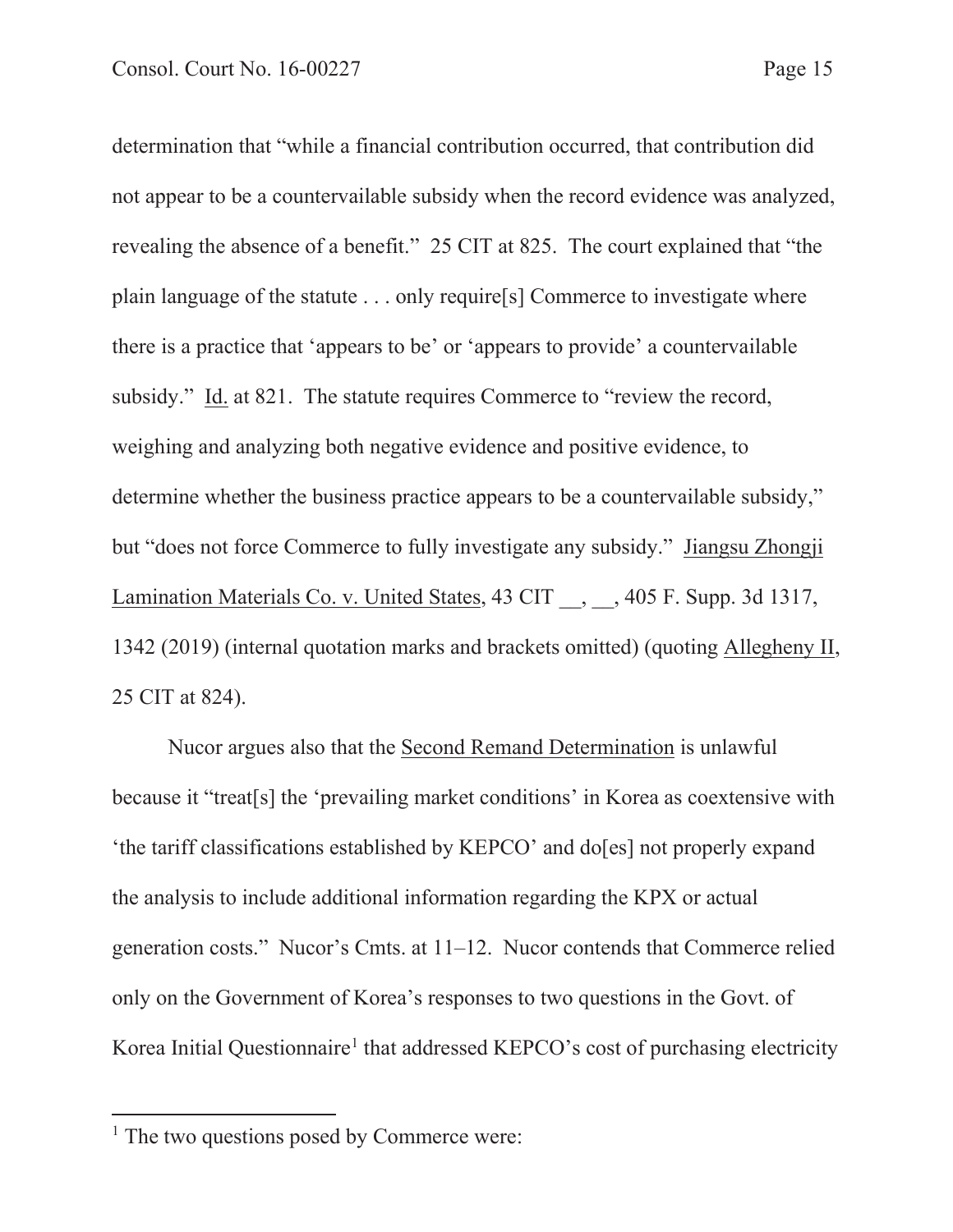through the KPX but not the cost of generating electricity. Id. at 12 (citing Second Remand Determination at 17); see also Govt. of Korea Initial Questionnaire, Section II, Questions 40–41. Nucor asserts that the deficiency identified in CAFC POSCO remains because the Second Remand Determination "include[s] no additional information or analysis regarding the actual costs of generating and supplying electricity." Nucor's Cmts. at 13.

 Nucor's assertions are inaccurate. As Defendant asserts, Commerce did not rely only on the Government of Korea's responses to two questions in the Govt. of Korea Initial Questionnaire. See Def.'s Resp. at 9. In the Second Remand

Govt. of Korea Initial Questionnaire, Section II, Question 40.

The price of electricity from the KPX reflects an adjusted coefficient that is determined by the Cost Evaluation Committee. Please explain how the adjusted coefficient was determined; how often the adjusted coefficient is changed; and provide the adjusted coefficients that were in effect during the [period of investigation].

Govt. of Korea Initial Questionnaire, Section II, Question 41.

KEPCO pays its subsidiaries the generating cost when it purchases electricity at the [KPX] and that the capital and generating costs are included in the purchase price. If the price paid is not sufficient to cover all the costs including the amount of investment return, please explain the costs that are not covered and provide the additional amount that would need to be paid to cover all costs including an appropriate amount of investment return. Please make sure to also provide this additional amount in percentage terms.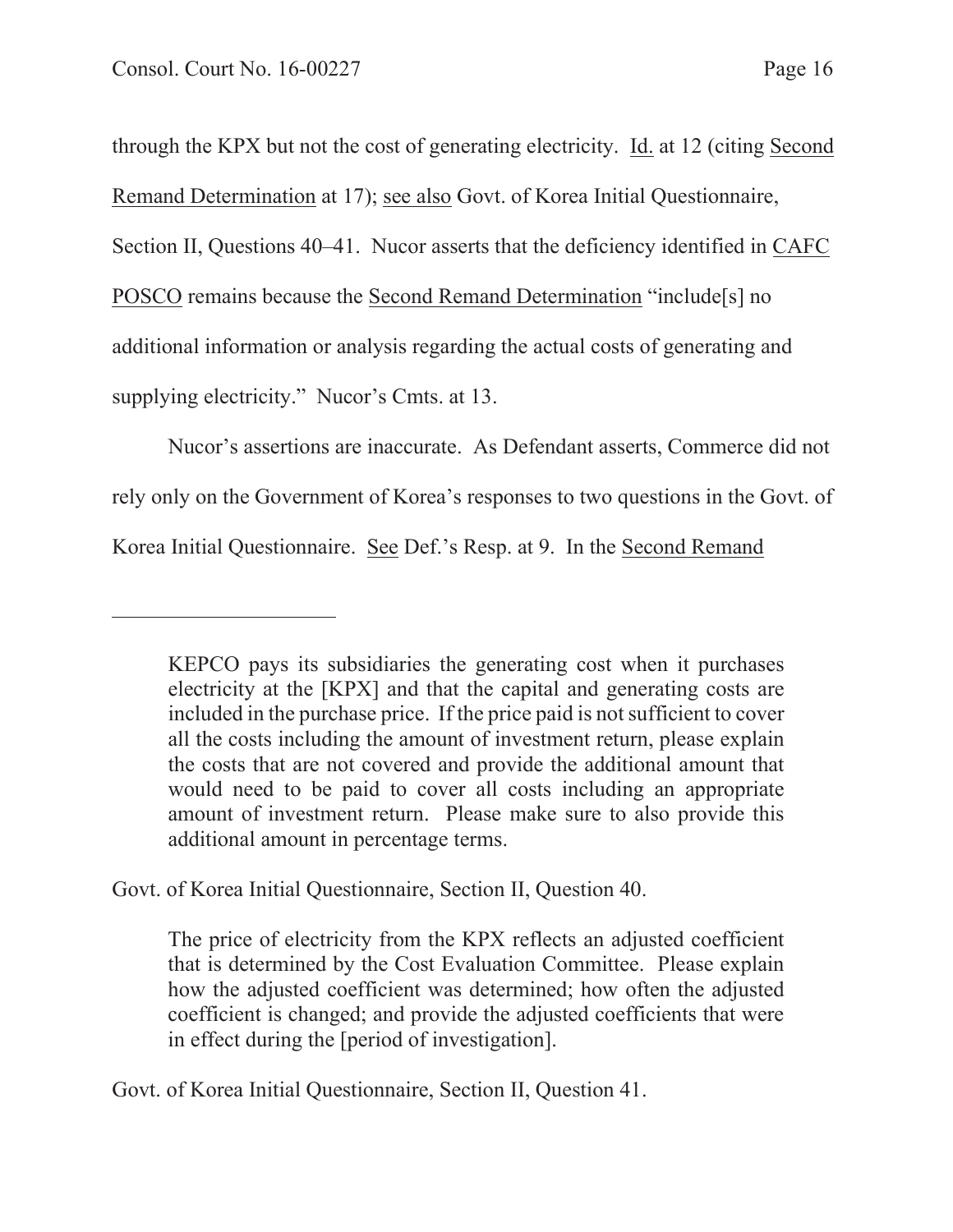Determination, the Court observes that Commerce also cited information from KEPCO's 2015 Form 20-F covering calendar year 2014, which was filed with the U.S. Securities and Exchange Commission and was submitted with the Govt. of Korea's Initial Questionnaire Response. 2 Second Remand Determination at 39 & nn.139–41, 40 & nn.142 & 144, 41 & n.147 (citing Govt. of Korea's Initial Questionnaire Resp. Ex. E-3 ("KEPCO's 2015 Form 20-F")). The additional information from KEPCO's 2015 Form 20-F went beyond KEPCO's rate-setting methodology and included the subsidiaries' costs of generating electricity and the KPX's costs in administering sales of electricity to KEPCO, as required by CAFC POSCO.

 The KPX does not generate electricity. Id. at 32 n.115 (citing Govt. of Korea's Initial Questionnaire Response at 9). As the CAFC POSCO court noted, electricity in Korea is "generated by 'independent power generators, community

<sup>&</sup>lt;sup>2</sup> Commerce also referenced Certain Hot-Rolled Steel Flat Products from the Republic of Korea: Final Results of Countervailing Duty Administrative Review, 2017 ("2017 Administrative Review of Hot-Rolled Steel"), 85 Fed. Reg. 64,122 (Dep't of Commerce Oct. 9, 2020), in which Commerce investigated the selling of electricity to KEPCO through the KPX, "in the event that the Court wanted additional information with respect to '[the] KPX's generation costs." Second Remand Determination at 40; see also Def.'s Resp. at 12–13. Nucor argues that no upstream subsidy allegation was made during this investigation and Commerce's upstream subsidy determinations in subsequent administrative reviews are irrelevant here. Nucor's Cmts. at 14–15. Because the Court concludes that evidence on this record supports Commerce's determination, the Court does not consider the 2017 Administrative Review of Hot-Rolled Steel.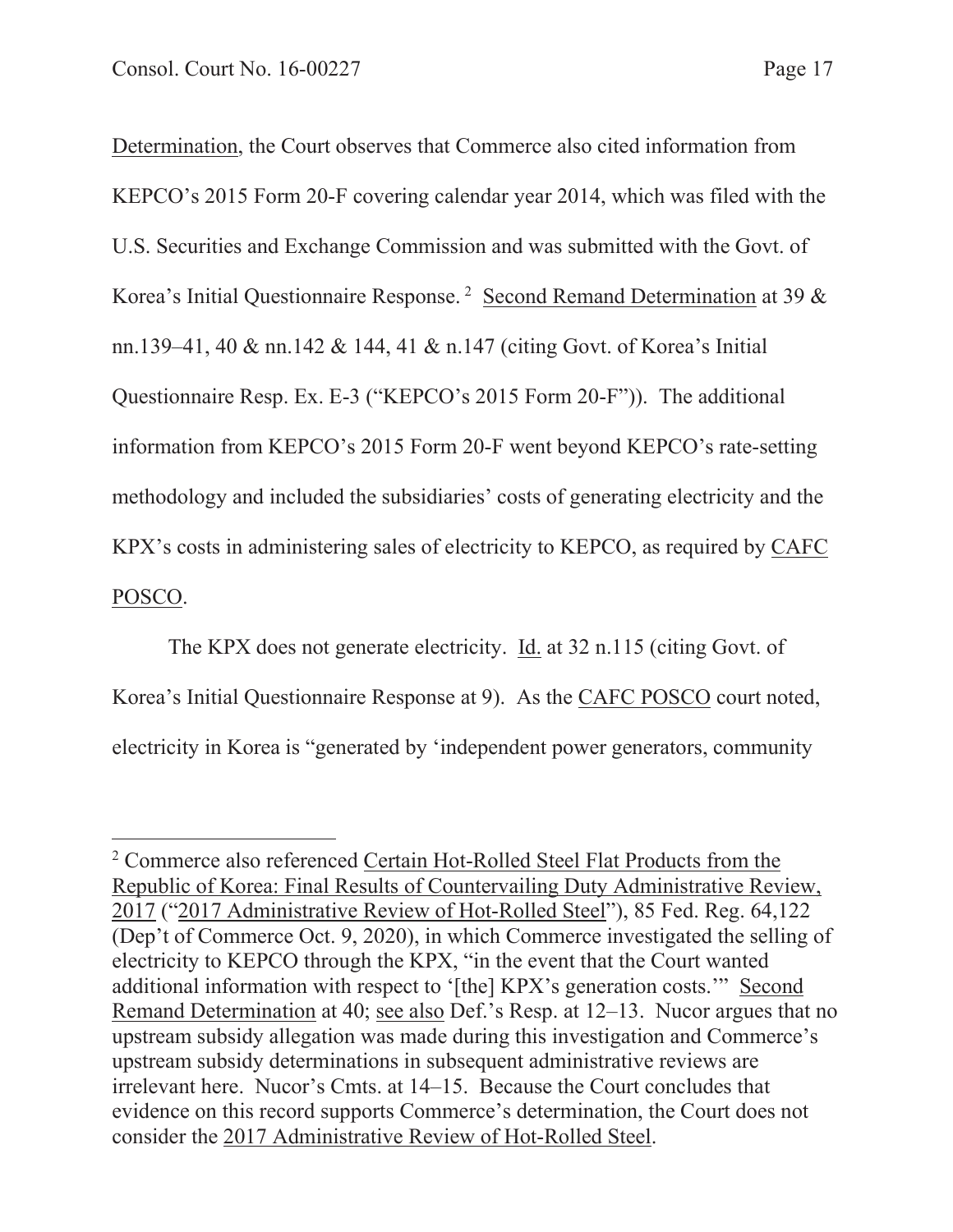energy systems, and KEPCO's six subsidiaries.'" 977 F.3d at 1373. "Commerce found [that] KEPCO, through its six subsidiaries, generates the 'substantial majority of the electricity produced in Korea.'" Id. Therefore, it was reasonable for Commerce to use the average fuel costs of KEPCO's electricity-generating subsidiaries as reflected in KEPCO's 2015 Form 20-F for the costs of generating electricity. See Second Remand Determination at 39. The Court concludes that Commerce complied with CAFC POSCO in considering additional information from the record regarding the costs of generating electricity.

 Commerce also complied with CAFC POSCO in reviewing the record on second remand and determining, as in Allegheny II, that there was no appearance of a subsidy provided by the KPX. Commerce explained that for the purpose of determining whether a practice appears to be a countervailable subsidy that triggers its obligation under Section 1677d, Commerce considered whether the practice appeared to have the three elements of a countervailable subsidy: "(1) a financial contribution that (2) confers a benefit which (3) is specific." Second Remand Determination at 7–8. Commerce acknowledged that the KPX is an authority that provided a financial contribution and that the Petition alleged possible specificity, but Commerce determined that there was no evidence of a benefit conferred in the pricing between the KPX and KEPCO, and therefore no appearance of a countervailable subsidy provided by the KPX that Commerce was required to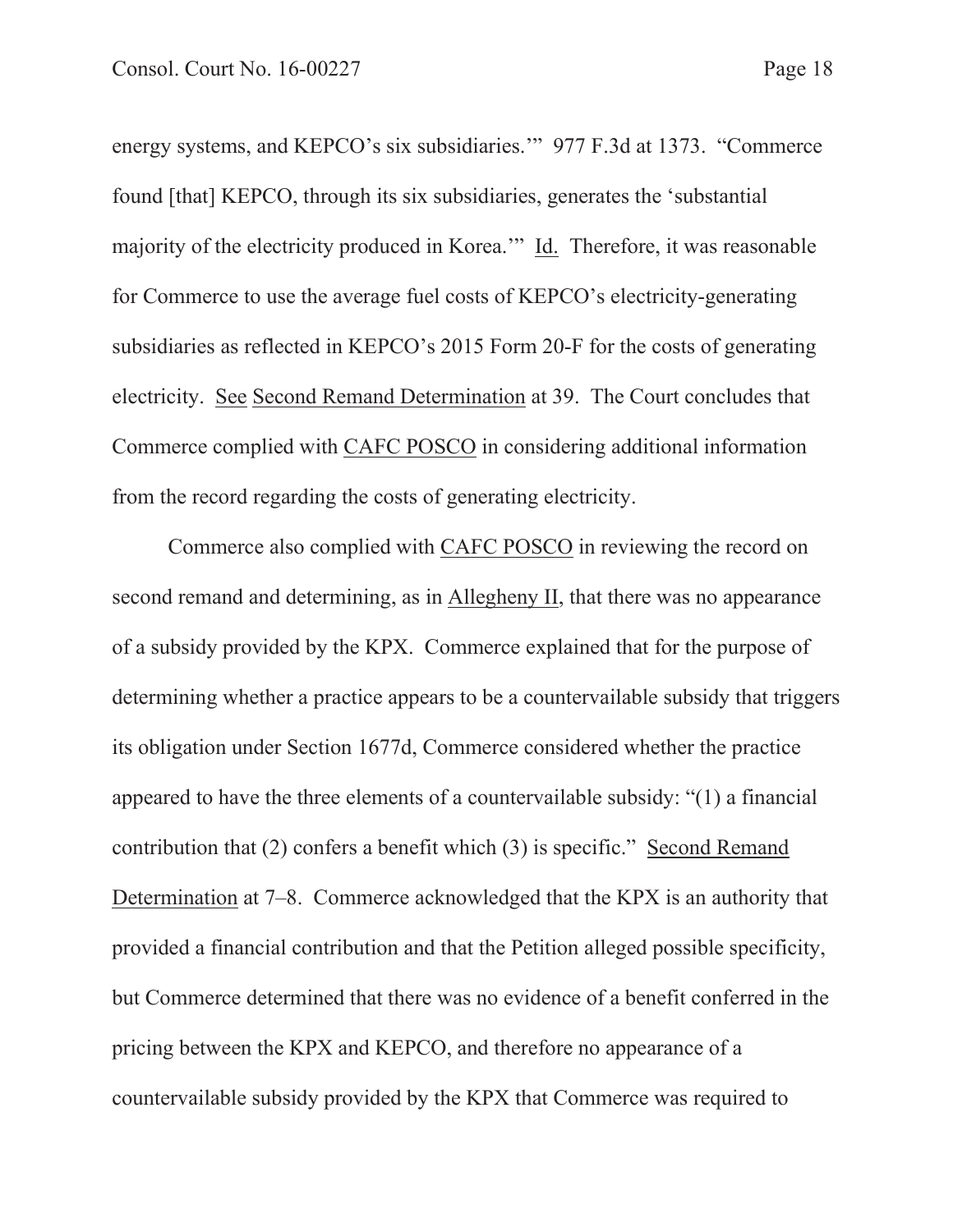include in the proceeding. Id. at 8. Commerce determined that the KPX's prices paid by KEPCO exceeded the KPX's full cost, including the cost paid by the KPX to the generators to cover the cost of generating electricity, and therefore did not constitute a benefit under 19 U.S.C. § 1677(5)(B). Id. at 18–19; see also Def.'s Resp. at 10. The Court concludes that Commerce complied with CAFC POSCO in analyzing the KPX's costs and answering, in the negative, the CAFC POSCO court's question of "whether a benefit was conferred by way of the price charged by [the] KPX to KEPCO." See CAFC POSCO, 977 F.3d at 1377.

 Nucor argues that Commerce's determination fails because it considered the profitability of KEPCO and KEPCO's generation subsidiaries only "in the aggregate," in other words, based on "all sales to all users" and not specifically with respect to sales to the respondents. Nucor's Cmts. at 15–16. As Defendant argues, however, Commerce did not base its determination solely on KEPCO's overall profitability as Nucor asserts. See Def.'s Resp. at 9–10. As discussed above, Commerce determined that KEPCO based the rates *for each electricity classification* on its overall costs as calculated and distributed to customers based on contract demand, voltage, hours of use, time of day (off-peak, mid-peak, onpeak), season, and number of consumers for each classification of electricity. See supra pp. 17–18. Commerce's consideration of KEPCO's cost recovery in the context of these factors is consistent with the statute's instruction for Commerce to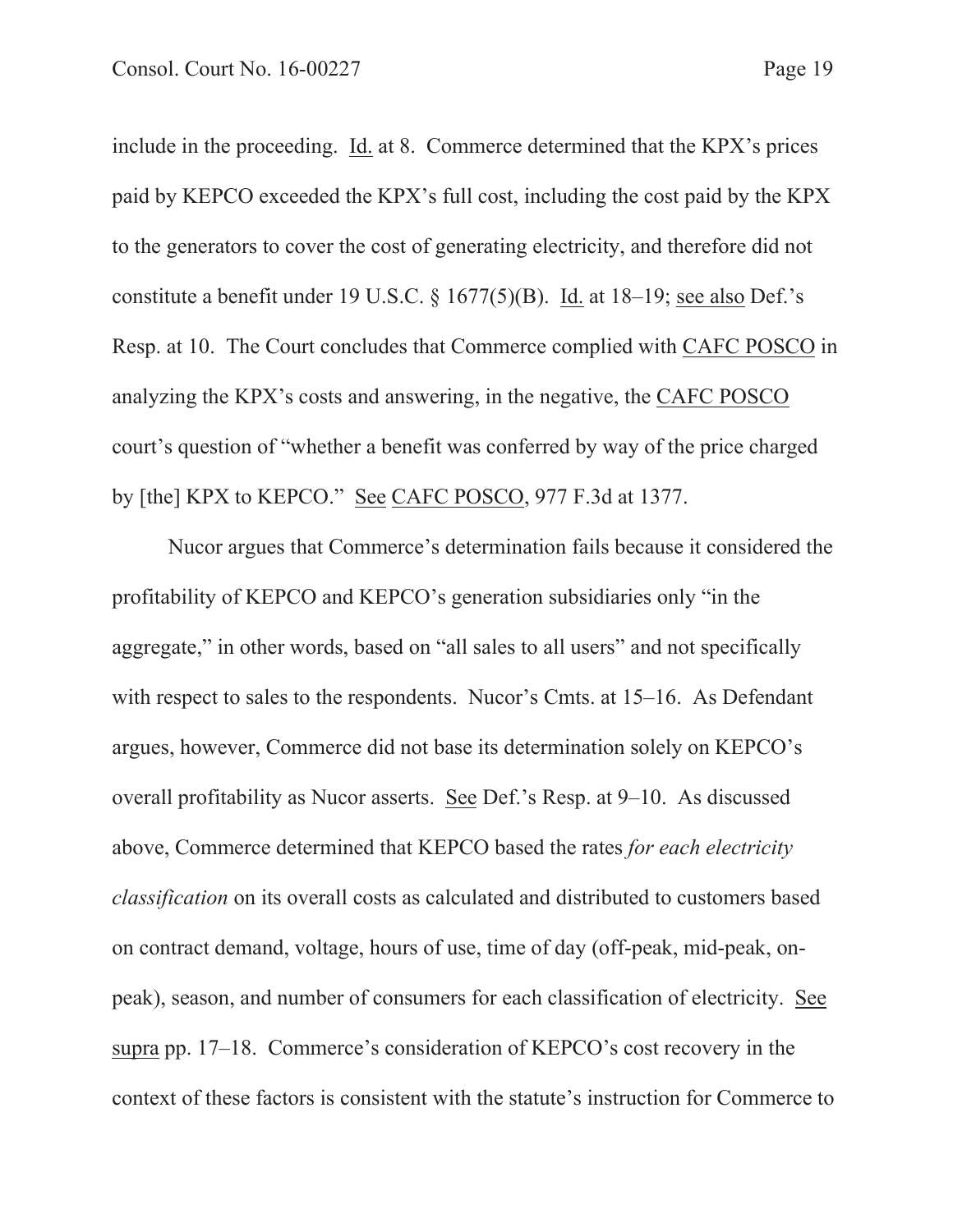determine the adequacy of remuneration "in relation to prevailing market conditions," including "price, quality, availability, marketability, transportation, and other conditions of purchase or sale." See 19 U.S.C. § 1677(5)(E).

 Nucor contends that "KEPCO's pricing structure creates *de facto* crosssubsidization, through which the majority of society . . . pays the highest government-assigned prices in order to cover the fixed costs that are excluded from the [low] government-assigned prices paid to generators supplying electricity to off-peak, industrial consumers like the mandatory respondents." Nucor's Cmts. at 16–17 (citation and internal quotation marks omitted). But on the contrary, the mandatory respondents purchased electricity at all three rates, "Off-Peak," "Mid-Peak," and "On-Peak," not only, or even overwhelmingly, at the lowest off-peak rates. See Certain Hot-Rolled Steel Flat Products from Korea, Case No. C-580- 884: [POSCO's] Initial Questionnaire Resp. (Nov. 2, 2015), CR 41–84, Ex. A-2 ("POSCO's Electricity Template"); Certain Hot-Rolled Steel Flat Products from Korea, Case No. C-580-884: [Hyundai Steel's] Section III Initial Questionnaire Resp. (Nov. 6, 2015), CR 193–237, Ex. A-1 ("Hyundai Steel's Electricity Template"). As Commerce noted in the Final IDM, "[t]he fact [that] [the] respondents operate their production facilities 24 hours a day and consume large amounts of electricity during the evening hours is more evidence of supply and demand than any [benefit]." Final IDM at 44. And it would seem that setting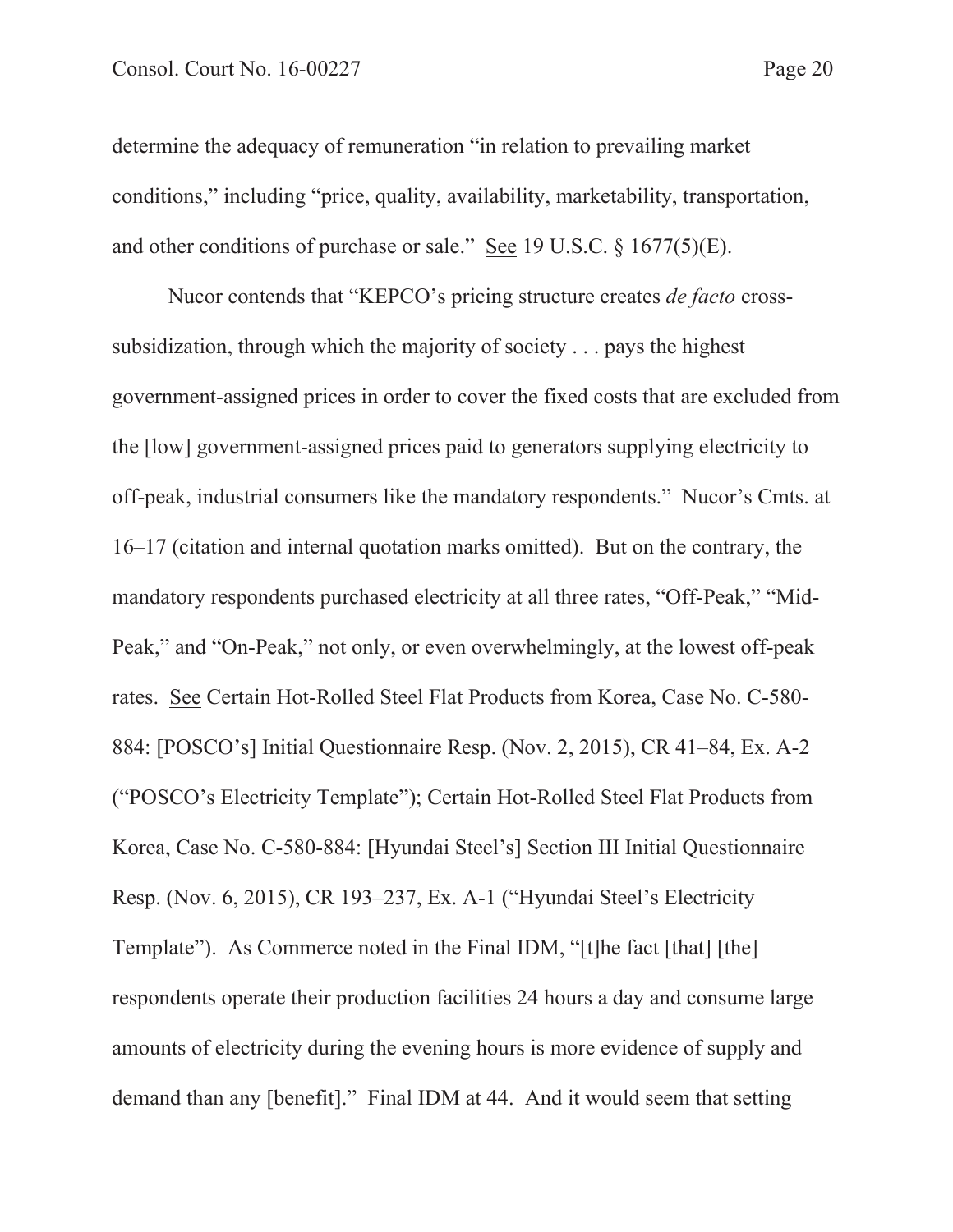lower rates for lower demand during off-peak hours is consistent with market principles rather than being a hallmark of "*de facto* cross-subsidization" as asserted by Nucor. See Blum v. Stenson, 465 U.S. 886, 895 n.11 (1984) ("Market prices of commodities and most services are determined by supply and demand.").

 Comparing the lowest monthly off-peak rate paid by a mandatory respondent to the annual average cost for the lowest cost generator, Nucor asserts that the record shows that the off-peak rates paid by the respondents do not cover costs. See Nucor's Cmts. at 17 (citing POSCO's Electricity Template; Hyundai Steel's Electricity Template; Second Remand Determination at 39 n.140). Nucor's mismatched comparison of the lowest variable *monthly* off-peak rate paid by a mandatory respondent to the *annual average* cost for the lowest cost generator does not undermine the record evidence that supports Commerce's determination. That the lowest monthly rate was lower than the annual average cost provides no information to confirm or discredit the generator's cost recovery that month or that year.

 Commerce also complied with CAFC POSCO in considering the costs of acquiring electricity through the electricity supply chain. By Korean law, "[a]ll electricity generated in Korea, including that of the private generators, must be sold to KEPCO," through the KPX. CAFC POSCO, 977 F.3d at 1373; Second Remand Determination at 32 n.115 (citing Govt. of Korea's Initial Questionnaire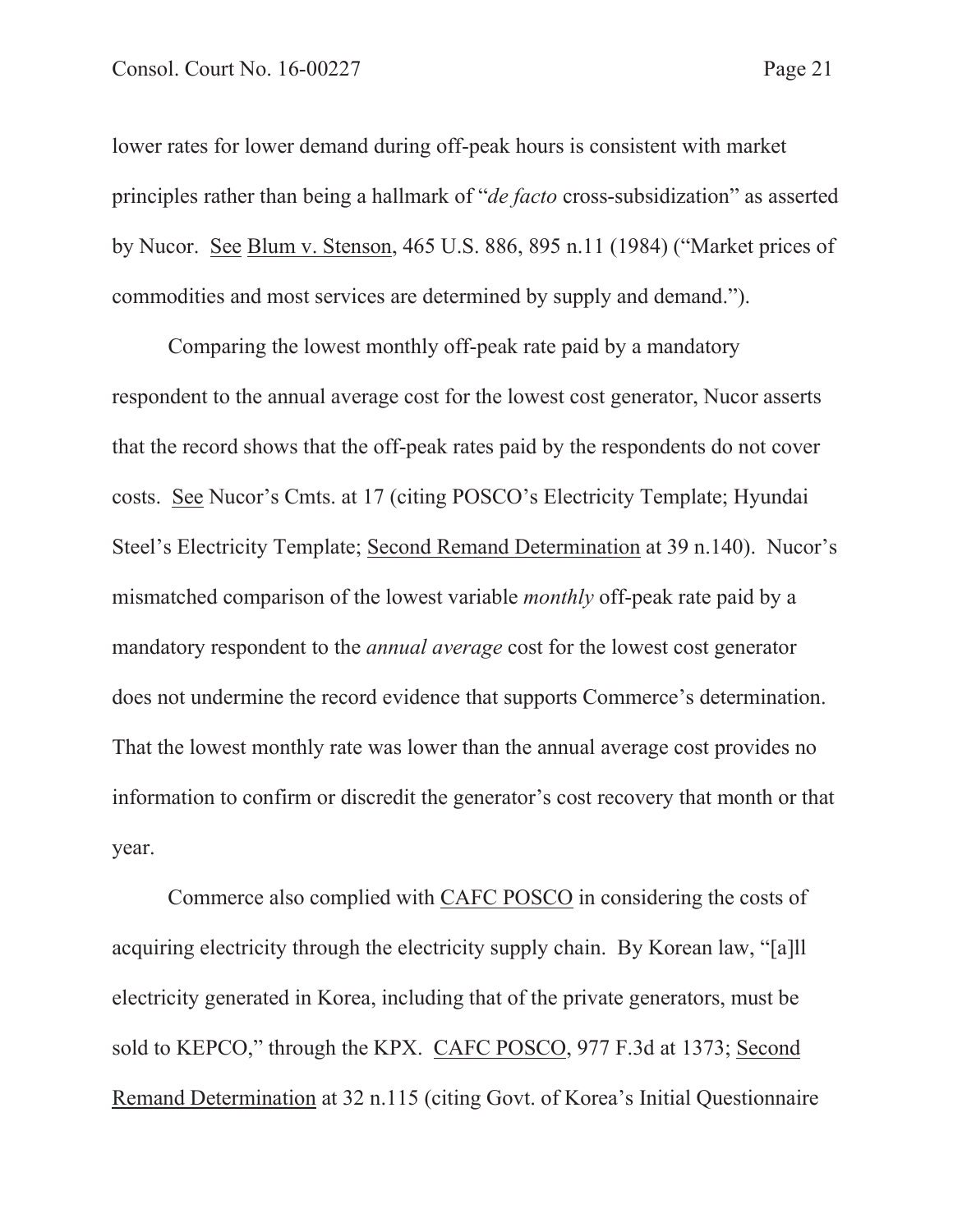Response at 9). The KPX, "a wholesale market," "which is wholly owned by KEPCO and its six subsidiaries," administers "all sales of electricity in Korea." CAFC POSCO, 977 F.3d at 1373. "[E]lectricity generators 'sell' electricity to [the] KPX and then KEPCO 'purchases' that electricity from [the] KPX . . . ." Second Remand Determination at 38 n.136 (citing Final IDM at 49). "KEPCO is a state-owned entity and the sole provider of electricity in Korea." CAFC POSCO, 977 F.3d at 1378. "KEPCO purchases electricity from the KPX and transmits and distributes to the customers." Second Remand Determination at 32 n.115 (citing Govt. of Korea's Initial Questionnaire Response at 9).

 For KEPCO's subsidiaries, Commerce compared each subsidiary's average price per kilowatt hour (the price paid to the subsidiary by the KPX) to its average fuel cost per kilowatt hour, as disclosed in KEPCO's 2015 Form 20-F, and determined that "it is readily apparent that the KPX unit price more than covered the fuel costs for each of these generators." See id. at  $39 \& n.140$ . Commerce also noted that all six subsidiaries were profitable in 2014 and five subsidiaries distributed cash dividends. Id. at 40.

 For the KPX, Commerce explained that "the only revenue permitted is membership fees, commission on electricity utility transactions and other revenue proscribed by [the Ministry of Trade, Industry and Energy] and its financial statements establish revenue from commissions more than covered its operating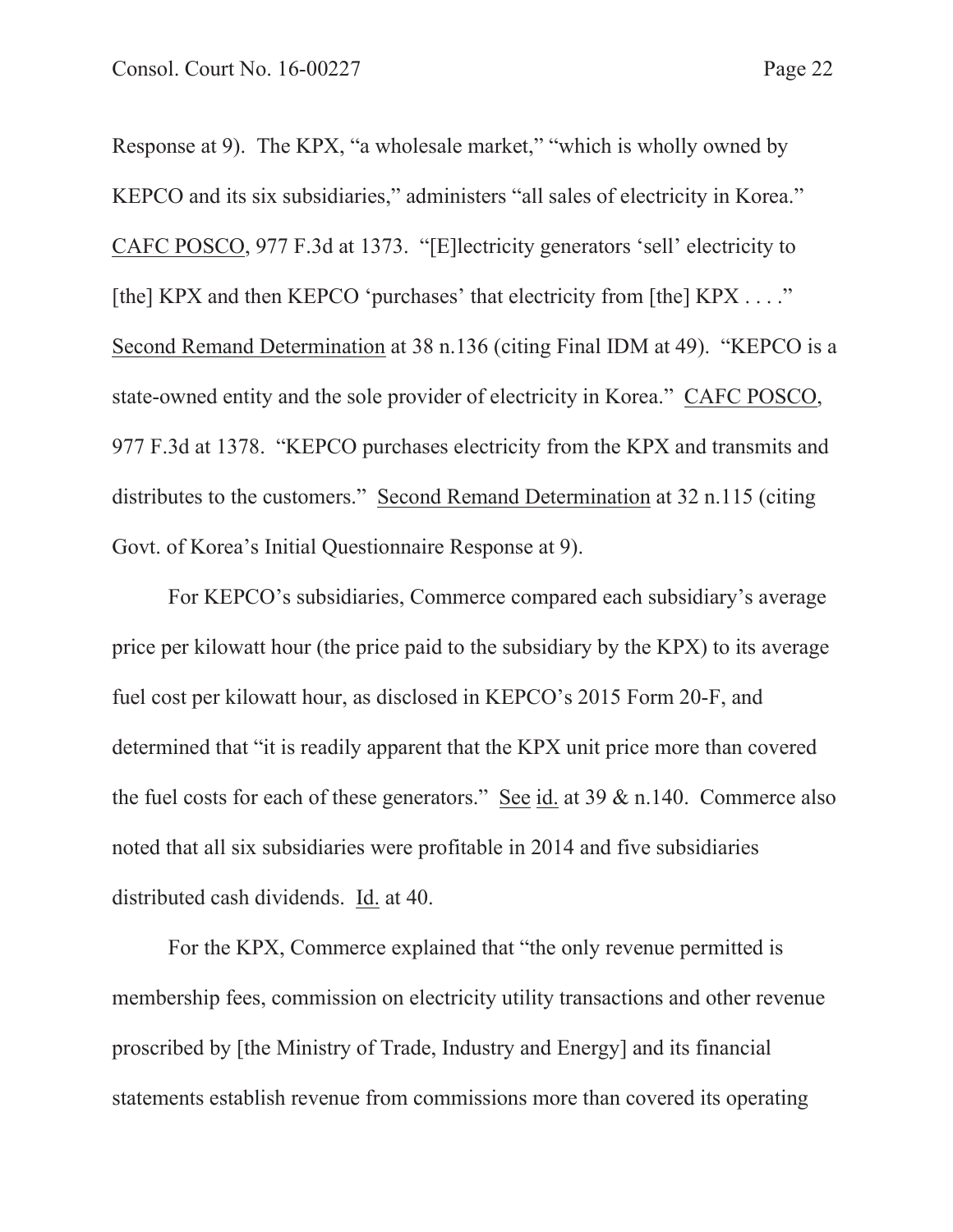expenses." Id. Commerce determined, based on KEPCO's 2015 Form 20-F, that the KPX recovered costs during the period of investigation. Id.

For KEPCO, the CAFC POSCO court noted that "[w]hile KEPCO and other government entities establish the ultimate prices to end users, the basis of these prices is the cost of KEPCO's purchases from the KPX," CAFC POSCO, 977 F.3d at 1373, "and [the] KPX's pricing accounts for upwards of 90% of KEPCO's total cost," id. at 1377 (citations omitted). Commerce reviewed KEPCO's industrial tariff electricity schedule, which designated rates based on contract demand, voltage, hours of use, time of day (off-peak, mid-peak, on-peak), and season. Second Remand Determination at 12–13 (citing Final Determination at 44–50; Govt. of Korea's Initial Questionnaire Response Ex. E-13 ("KEPCO's Electricity Schedule")). Commerce explained that it calculated the "cost for each electricity classification" by: "(1) distributing the overall cost according to the stages of providing electricity (generation, transmission, distribution and sales); (2) dividing each cost into fixed cost, variable cost, and the consumer management fee; and (3) then calculating the cost by applying the electricity load level, peak level, and the patterns of consuming electricity." Id. at 13. Commerce reviewed the Govt. of Korea's Initial Questionnaire Response, which explained that the industrial tariff classifications were segregated by contract demand, either 4–300kW or more than 300kW, and by voltage, Low Voltage (220–380V), High Voltage (A) (3,300–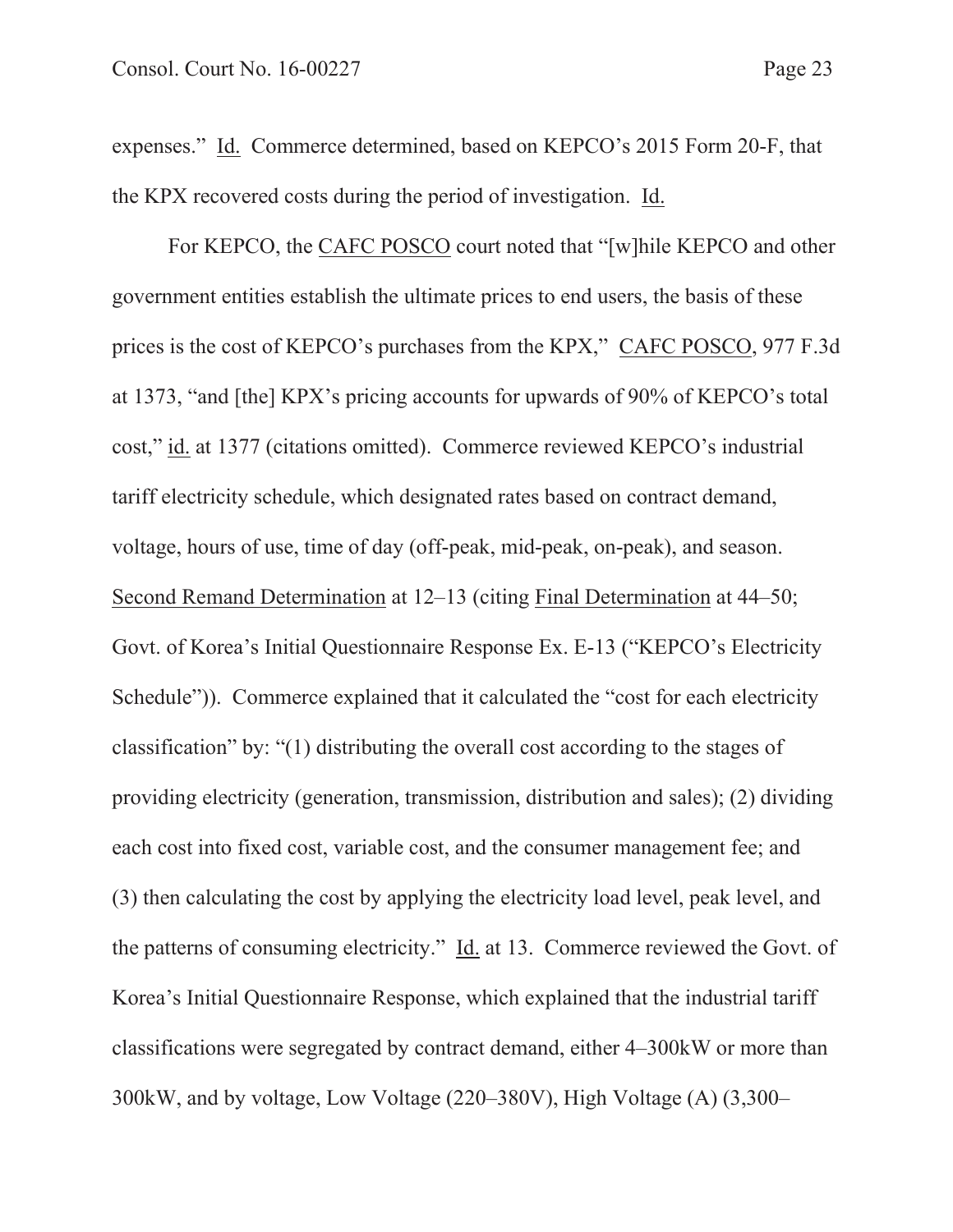66,000V), High Voltage (B) (154,000V), or High Voltage (C) (345,000V or higher). Id. at 12–13 (citing KEPCO's Electricity Schedule). The higher the contract demand and the higher the voltage, the lower the industrial rate. Id. at 13. Commerce determined that, in addition to "the electricity load level, the usage pattern of electricity, and the volume of electricity consumed," KEPCO distributed costs "according to the number of consumers for each classification of electricity." Id. (citing Final IDM at 49). Commerce repeated its determination and explanation from the Final Determination that KEPCO developed its electricity schedule based on its costs. Id. Commerce determined that the method used to set KEPCO's industrial tariff schedule was based on price, marketability, transportation, and other conditions of purchase or sale, which constituted prevailing market conditions within the meaning of Section  $1677(5)(E)(iv)$ . Id. at 12.

Commerce then considered whether the tariff classification rate charged to the respondents covered KEPCO's costs and whether the respondents were assigned to the appropriate tariff classification. Id. at 12, 15–17. Commerce concluded again that for the period of investigation, KEPCO more than fully covered its cost for the industrial tariff applicable to the respondents. Id. at 13–14 (citing Final IDM at 49). Commerce determined based on KEPCO's 2015 Form 20-F that "KEPCO, as a consolidated entity, was profitable and its revenue was positive in transmission, distribution and power generation (nuclear and non